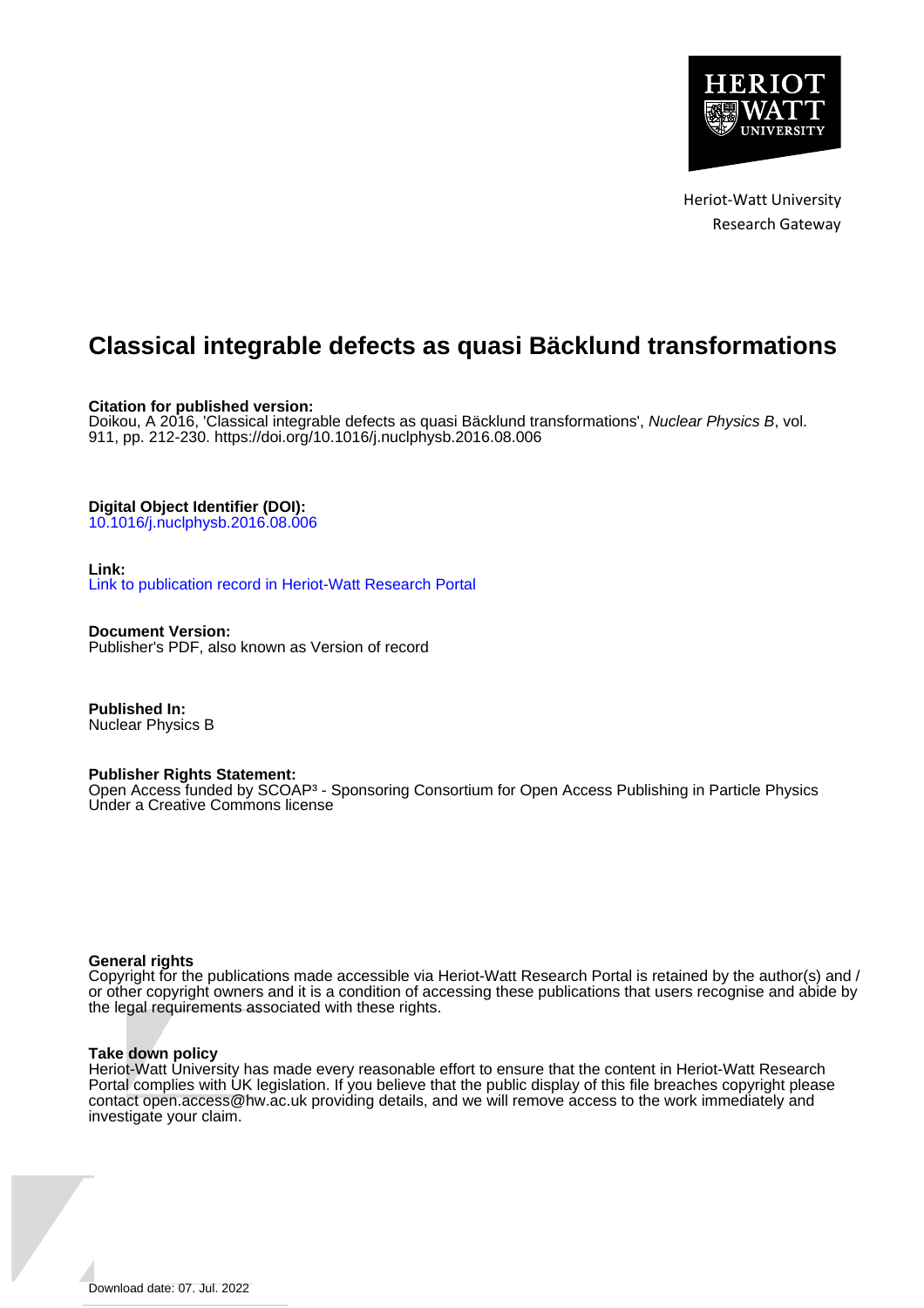



Available online at [www.sciencedirect.com](http://www.sciencedirect.com)



[Nuclear Physics B 911 \(2016\) 212–230](http://dx.doi.org/10.1016/j.nuclphysb.2016.08.006)



[www.elsevier.com/locate/nuclphysb](http://www.elsevier.com/locate/nuclphysb)

# Classical integrable defects as quasi Bäcklund transformations

Anastasia Doikou

*Department of Mathematics, Heriot-Watt University, EH14 4AS, Edinburgh, United Kingdom* Received 5 April 2016; received in revised form 1 August 2016; accepted 8 August 2016 Available online 12 August 2016 Editor: Hubert Saleur

#### **Abstract**

We consider the algebraic setting of classical defects in discrete and continuous integrable theories. We derive the "equations of motion" on the defect point via the space-like and time-like description. We then exploit the structural similarity of these equations with the discrete and continuous Bäcklund transformations. And although these equations are similar they are not exactly the same to the Bäcklund transformations. We also consider specific examples of integrable models to demonstrate our construction, i.e. the Toda chain and the sine-Gordon model. The equations of the time (space) evolution of the defect (discontinuity) degrees of freedom for these models are explicitly derived.

© 2016 The Author(s). Published by Elsevier B.V. This is an open access article under the CC BY license [\(http://creativecommons.org/licenses/by/4.0/\)](http://creativecommons.org/licenses/by/4.0/). Funded by  $SCOAP<sup>3</sup>$ .

# **1. Introduction**

The issue of quantum and classical integrable defects has been the subject of consistently increasing research interest in recent years  $[1-16]$ . Many results from various perspectives were produced for both quantum and classical integrable models and many interesting interconnections were pointed out. For instance the elucidation of the local defect as a "frozen" Bäcklund transformation [\[3,5\]](#page-18-0) was a significant observation providing a novel way of understanding local defects for integrable classical field theories. And although the interpretation of the defect matrix as a"frozen" Bäcklund transformation is a notable piece of information, a systematic Hamilto-

<http://dx.doi.org/10.1016/j.nuclphysb.2016.08.006>

*E-mail address:* [a.doikou@hw.ac.uk.](mailto:a.doikou@hw.ac.uk)

<sup>0550-3213/</sup>© 2016 The Author(s). Published by Elsevier B.V. This is an open access article under the CC BY license [\(http://creativecommons.org/licenses/by/4.0/\)](http://creativecommons.org/licenses/by/4.0/). Funded by  $SCOAP<sup>3</sup>$ .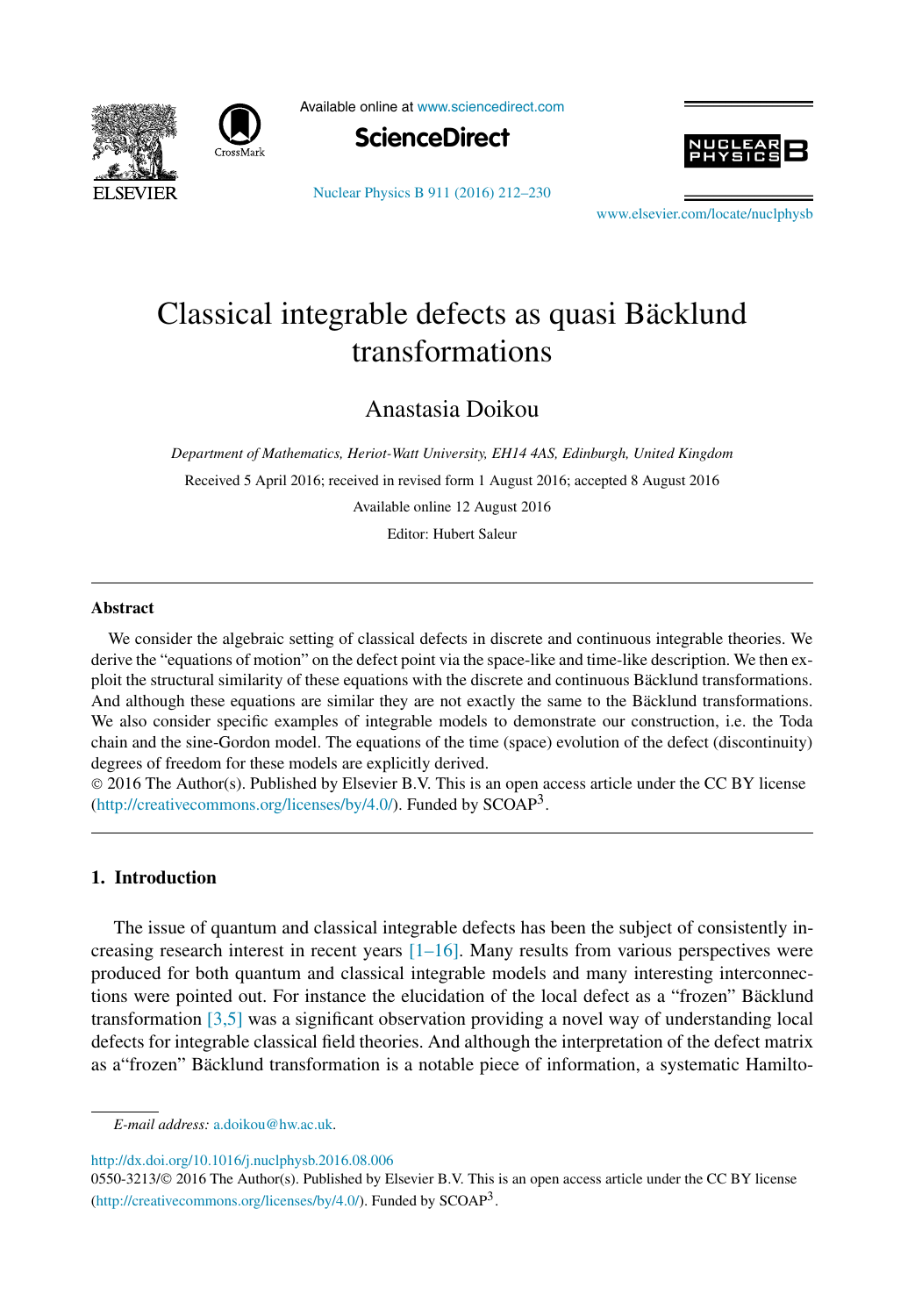nian/algebraic description of this notion has been hitherto missing, and this is precisely the main objective in this paper.

More specifically, we shall introduce here the notion of *quasi Bäcklund* transformations for both discrete and continuous classical integrable models in the presence of local defects. This concept is essentially associated to the local equations of motion around the defect point. Note that in the usual Bäcklund transformation formulation one deals with a space and a time differential (difference) equation, and these two equations are simultaneously satisfied. In the presence of local defects however this is not the case, as the space and time differential (difference) equations that are obtained are not satisfied simultaneously. It is worth noting that these two equations in the frame of defects arise as local equations of motion around the defect point (more details on this will be presented later in the text, see also  $[14]$ ). In the discrete case in particular one explicitly derives the time components of the Lax pair around the defects point, and these turn out to be slightly "deformed" compared to the bulk quantities. In the continuous case on the other hand due to imposed analyticity conditions around the defect point the time components of the Lax pair coincide with the left/right bulk theory quantities (for more details we refer the interested reader to [\[14\]\)](#page-18-0). These connections are of course remarkable and a detailed analysis is given in this article, however a deeper understanding of the particular solutions of these equations for various physically relevant models should be further pursued (see some relevant discussion in [\[12\]\)](#page-18-0).

Let us briefly outline the content on this paper: in the next section we briefly review the auxiliary linear problem for both discrete and continuous classical integrable models. We also recall the Darboux–Bäcklund transformations as suitable gauge transformations that leave the auxiliary linear problem invariant. The underlying classical algebras associated to the Lax pair are briefly described, and the notion of the "dual" formulation introduced in [\[17\]](#page-18-0) is also presented. A note on the algebraic content of the Bäcklund transformations is also given based mainly on the fact that the auxiliary functions are versions of classical vertex operators [\[18\].](#page-18-0) In section [3](#page-8-0) we focus on the problem under consideration i.e. the description of the local classical defects as quasi Bäcklund transformations. More precisely, we discuss the equations of motion associated to the defect degrees of freedom, and ascertain their resemblance to the *t* part of the Bäcklund transformation. We also consider defects along the *t* axis ("dual" description) and thus we are able to derive the *x* part of the Bäcklund transformation. Jump conditions on the fields and their time derivatives are also obtained similar to the ones along the *x* direction, and are part of the *x* Bäcklund transformation conditions. The underlying algebra for the Lax matrices as well as the time and space defect matrices are also discussed.

#### **2. The general setting**

We shall review in this section the main setting in describing continuous and discrete integrable classical models. The formulation we pursue here is based on two main building blocks, i.e. the auxiliary linear algebra on the one hand and the existence of an underlying classical algebra. We shall describe below both semi and fully discrete integrable models as well as continuous integrable theories. Moreover, we shall review the Darboux– Bäcklund transformations as suitable gauge transformation associated to the auxiliary linear problem.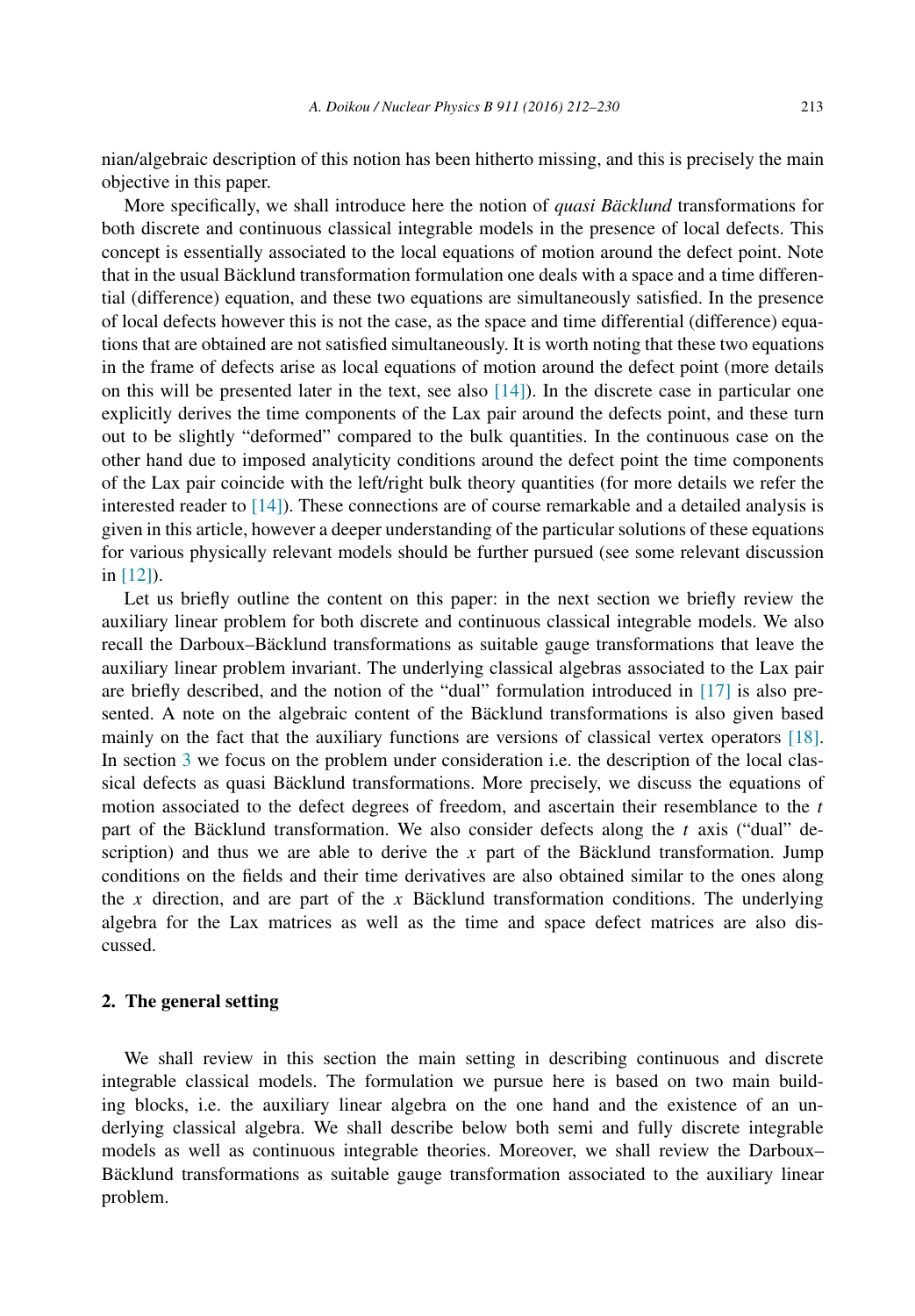## <span id="page-3-0"></span>*2.1. Auxiliary linear problem & Darboux–Bäcklund transformations*

# *2.1.1. The discrete case*

We begin our brief review on Bäcklund transformations in the context of the auxiliary linear problem considering semi-discrete integrable models, i.e. models with discrete space and continuous time parameters. We shall then briefly review fully discrete models, and in the next subsection we shall discuss the continuous space time case (see also e.g.  $[19-21]$  and references therein).

The auxiliary linear problem in the semi-discrete case is expressed via the Lax pair  $(L_n(t; \lambda), V_n(t; \lambda))$  satisfying the following set of equations:

$$
\Psi_{n+1}(t; \lambda) = L_n(t; \lambda) \Psi_n(t; \lambda)
$$
  
\n
$$
\frac{\partial \Psi_n(t; \lambda)}{\partial t} = V_n(t; \lambda) \Psi_n(t; \lambda)
$$
\n(2.1)

*L*, *V* are in general  $N \times N$  matrices depending on fields (algebraic objects) and maybe on the spectral parameter  $\lambda$ ;  $\Psi$  is the auxiliary vector function, which may be also thought of as a classical vertex operator (see  $[18]$ ). Compatibility of the equations (2.1) leads to the equations of the motion of the system expressed as:

$$
\frac{\partial L_n(t;\lambda)}{\partial t} = V_{n+1}(t;\lambda) L_n(t;\lambda) - L_n(t;\lambda) V_n(t;\lambda).
$$
\n(2.2)

Let us now recall the Bäcklund transformation in this context seen as gauge transformation that leaves the auxiliary linear problem invariant. Indeed, let *M* be in general an  $N \times N$  matrix (Darboux matrix) [\[22\],](#page-19-0) such that

$$
\tilde{\Psi}_n(t; \lambda) = M_n(t; \lambda, \Theta) \Psi_n(t; \lambda)
$$
\n(2.3)

where  $\Theta$  is an arbitrary constant.

Then the auxiliary problem reads as

$$
\tilde{\Psi}_{n+1}(t; \lambda) = \tilde{L}_n(t; \lambda) \tilde{\Psi}_n(t; \lambda)
$$
\n
$$
\frac{\partial \tilde{\Psi}_n(t; \lambda)}{\partial t} = \tilde{V}_n(t; \lambda) \tilde{\Psi}_n(t; \lambda)
$$
\n(2.4)

where  $\tilde{L}$ ,  $\tilde{V}$  are the gauge transformed matrices. Compatibility of (2.1), (2.4) together with (2.3) lead then to the semi-discrete Bäcklund transformations:

$$
M_{n+1}(t; \lambda, \Theta) L_n(t; \lambda) = \tilde{L}_n(t; \lambda) M_n(t; \lambda, \Theta)
$$
  
\n
$$
\frac{\partial M_n(t; \lambda, \Theta)}{\partial t} = \tilde{V}_n(t; \lambda) M_n(t; \lambda, \Theta) - M_n(t; \lambda, \Theta) V_n(t; \lambda).
$$
\n(2.5)

Notice the similarity of the second Bäcklund equations (2.5) with the equations of motion (2.2). This will be a key point, especially when discussing the issue of defects.

Let us also briefly discuss the fully discrete case, where both space and time are discrete parameters, hence two discrete indices *n*, *m* are entailed, corresponding to the discrete space and time. This is the most intricate case, nevertheless we also provide a brief outline here too. The auxiliary linear problem for the discrete Lax pair *Lnm*, *Anm* reads as:

$$
\Psi_{n+1m}(\lambda) = L_{nm}(\lambda) \Psi_{nm}(\lambda)
$$
  

$$
\Psi_{nm+1}(\lambda) = A_{nm}(\lambda) \Psi_{nm}(\lambda).
$$
 (2.6)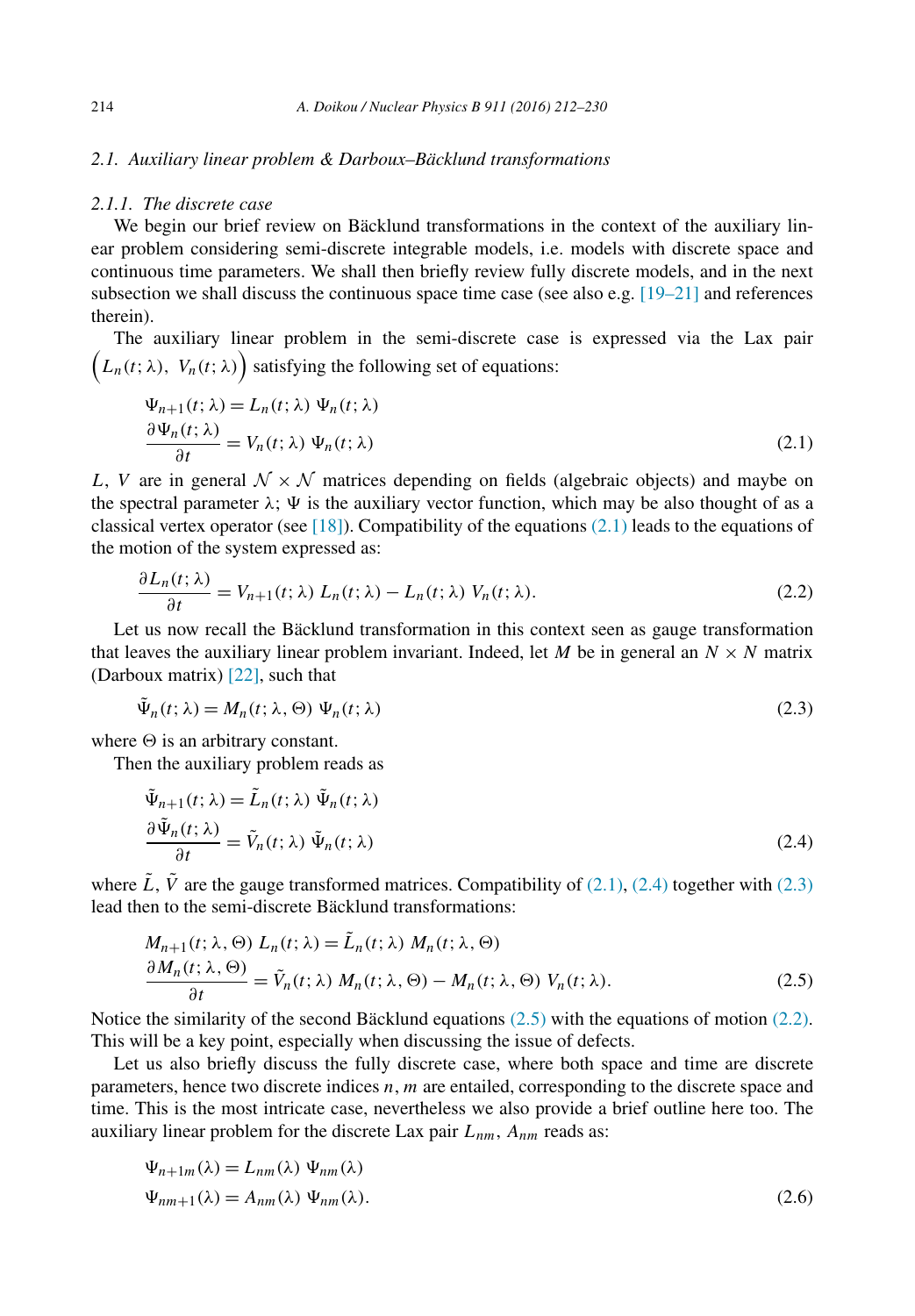<span id="page-4-0"></span>Compatibility of the equations above leads to the discrete equations of motion:

$$
L_{nm+1}(\lambda) A_{nm}(\lambda) = A_{n+1m}(\lambda) L_{nm}(\lambda).
$$
\n(2.7)

The discrete Bäcklund transformation: consider the discrete Darboux matrix *Mnm* such that

$$
\tilde{\Psi}_{nm}(\lambda) = M_{nm}(\lambda, \Theta) \Psi_{nm}(\lambda)
$$
\n(2.8)

provided that the linear auxiliary problem remain invariant under the gauge transformation the fully discrete equations for the Bäcklund transformation arise, expressed as

$$
M_{n+1m}(\lambda, \Theta) L_{nm}(\lambda) = \tilde{L}_{nm}(\lambda) M_{nm}(\lambda, \Theta)
$$
  

$$
M_{nm+1}(\lambda, \Theta) A_{nm}(\lambda) = \tilde{A}_{nm}(\lambda) M_{nm}(\lambda, \Theta).
$$
 (2.9)

Again the similarity of the latter equations with the discrete equations of motion (2.7) is evident. We shall discuss the completely discrete case in full detail elsewhere, especially in the context of time–space "duality" along the lines described in [\[17\].](#page-18-0)

It is clear that taking the continuum limit in "time" we recover the semi-discrete case described previously, i.e. consider

$$
f_{nm}(\lambda) \to f_n(t; \lambda)
$$
  

$$
f_{nm+1}(\lambda) \to f_n(t + \delta; \lambda)
$$
 (2.10)

and

$$
A_{nm}(\lambda) \to 1 + \delta V_n(t; \lambda) \tag{2.11}
$$

where  $\delta$  is the discrete "time" spacing parameter taken  $\delta \to 0$  at the continuum limit.

#### *2.1.2. The continuous case*

Let us finally discuss the continuous case, which may be also seen as a suitable continuum limit of the case above via "linearization":  $(L_{nm} \to 1 + \delta U(x, t), A_{nm} \to 1 + \delta V(x, t))$ . The Lax pair in this case *U*, *V* satisfies (see e.g. [\[23\]\)](#page-19-0)

$$
\frac{\partial \Psi(x, t; \lambda)}{\partial x} = U(x, t; \lambda) \Psi(x, t; \lambda)
$$
\n(2.12)

$$
\frac{\partial \Psi(x, t; \lambda)}{\partial t} = V(x, t; \lambda) \Psi(x, t; \lambda), \qquad (2.13)
$$

and the corresponding equations of motion are given by the familiar zero curvature condition

$$
U_t(x, t; \lambda) - V_x(x, t; \lambda) + \left[ U(x, t; \lambda), V(x, t; \lambda) \right] = 0,
$$
\n(2.14)

where we use the notation:  $F_t = \frac{\partial F}{\partial t}$ ,  $F_x = \frac{\partial F}{\partial x}$ . The Darboux matrix with continuous  $(x, t)$ parameters transforms the auxiliary function as (see also [\[19\]](#page-18-0) and [\[20\]](#page-18-0) and references therein)

$$
\tilde{\Psi}(x,t;\lambda) = M(x,t;\lambda,\Theta) \Psi(x,t;\lambda)
$$
\n(2.15)

 $\Theta$  as in the discrete case is an extra arbitrary parameter; *M* may be thought of as a local gauge transformation.

Then due to the invariance of the auxiliary linear problem under the transformation one obtains the equations for the Bäcklund transformation: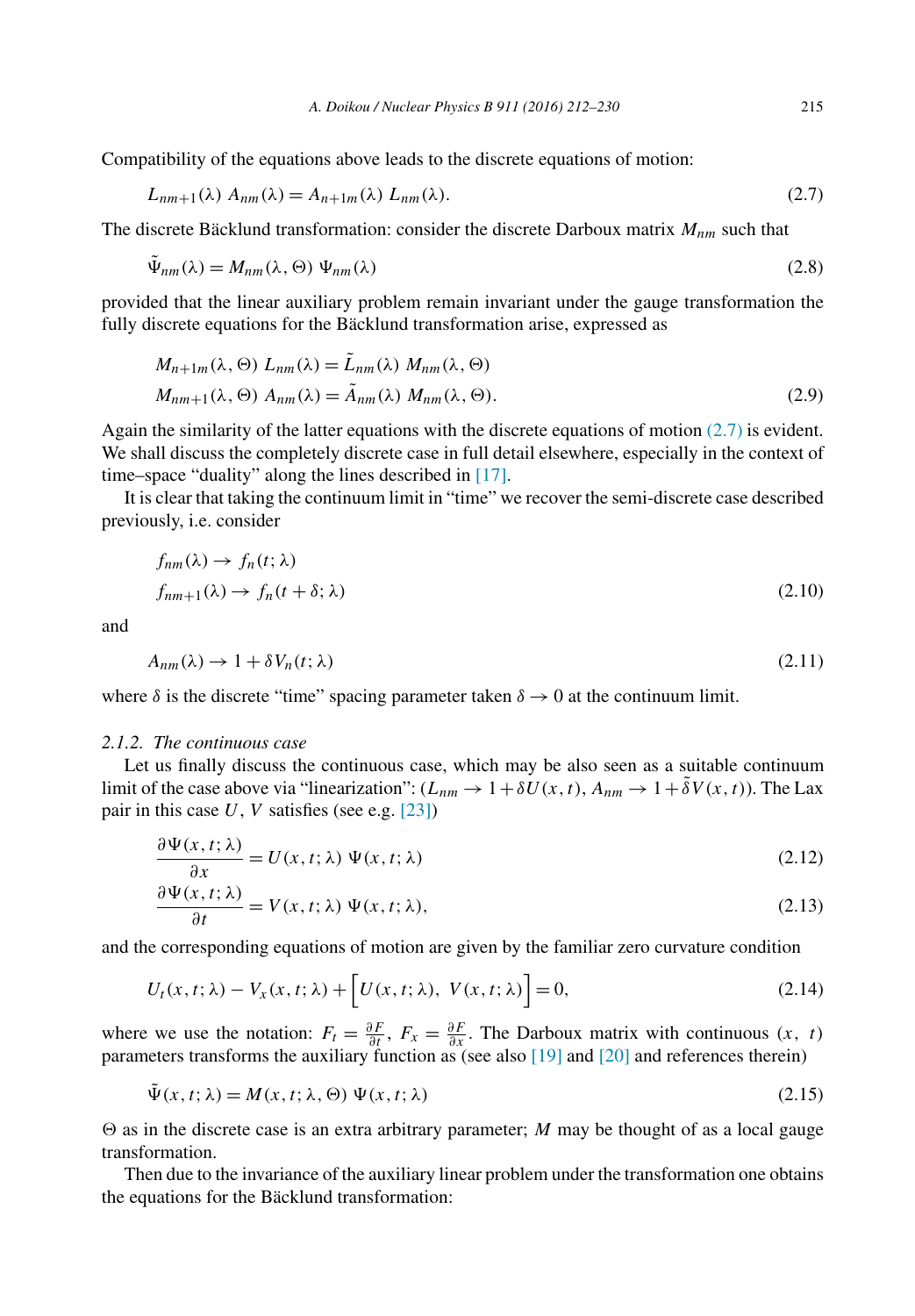<span id="page-5-0"></span>216 *A. Doikou / Nuclear Physics B 911 (2016) 212–230*

$$
\frac{\partial M(x,t;\lambda,\Theta)}{\partial x} = \tilde{U}(x,t;\lambda) M(x,t;\lambda,\Theta) - M(x,t;\lambda,\Theta) U(x,t;\lambda)
$$

$$
\frac{\partial M(x,t;\lambda,\Theta)}{\partial t} = \tilde{V}(x,t;\lambda) M(x,t;\lambda,\Theta) - M(x,t;\lambda,\Theta) V(x,t;\lambda).
$$
(2.16)

Solving the above set of equations provides the explicit form of the Bäcklund transformation for the system under consideration.

## *2.2. Underlying Poisson structure & space-time dualities*

Having reviewed the auxiliary linear problem and the Bäcklund transformations as gauge transformations of the problem we can now recall the existence of the underlying classical algebras associated to the problem. Let us note that we are going to focus here on ultra-local and non-dynamical classical algebras. And although such generalizations can be in principle considered they will be left for future investigation given that they are outside the scope of the present investigation.

Let us first consider the semi-discrete case. It is well known that in the discrete case one may start from the *L*-matrix of the Lax pair and assuming that *L* satisfies the quadratic algebra, at equal "spaces" (ultra-local algebra):

$$
\left\{L_{1n}(t; \lambda), L_{2n'}(t; \mu)\right\}_{S} = \left[r_{12}(\lambda - \mu), L_{1n}(t; \lambda)L_{2n'}(t; \mu)\right]\delta_{nn'}
$$
\n(2.17)

the indices 1, 2 are associated to the "auxiliary" space, and the *r*-matrix satisfies the classical Yang–Baxter equation. One then can build discrete space monodromies

$$
T_S(\lambda) = L_N(\lambda) \dots L_1(\lambda),\tag{2.18}
$$

*TS* yields the charges in involution guaranteeing the integrability of the system under study. The subscript *S* denotes space-like description (the interested reader is referred to [\[17\]](#page-18-0) for more details on the "dual" description of classical integrable systems).

In the semi-discrete case the *V* -operator provides essentially the time evolution of the system. Indeed, one may consider time-like monodromies

$$
T_{\Gamma}(n, t_1, t_2; \lambda) = \mathcal{P} \exp \left\{ \int_{t_2}^{t_1} V_n(t; \lambda) dt \right\}, \quad t_1 > t_2,
$$
\n(2.19)

clearly the subscript T denotes time-like description. Assuming that *V* satisfies equal times Pois-son structure [\[17\]:](#page-18-0)

$$
\{V_{1n}(t; \lambda), V_{2n}(t'; \mu)\}_T = \Big[r_{12}(\lambda - \mu), V_{1n}(t; \lambda) + V_{2n}(t'; \mu)\Big]\delta(t - t')
$$
\n(2.20)

 $r$  is the same classical  $r$ -matrix appearing in  $(2.17)$ . To conclude in the semi-discrete case the two main assumptions for the Lax pair are given in (2.17), (2.20).

Similarly, in the fully discrete case monodromies along the discrete time direction can be built assuming that the Lax associated Lax pair satisfies the following set of algebraic relations along the discrete space and time directions:

$$
\begin{aligned}\n\left\{ L_{1nm}(\lambda), \ L_{2n'm}(\mu) \right\}_S &= \left[ r_{12}(\lambda - \mu), \ L_{1nm}(\lambda) L_{2n'm}(\mu) \right] \delta_{nn'} \\
\left\{ A_{1nm}(\lambda), \ A_{2nm'}(\mu) \right\}_T &= \left[ r_{12}(\lambda - \mu), \ A_{1nm}(\lambda) A_{2nm'}(\mu) \right] \delta_{mm'}.\n\end{aligned} \tag{2.21}
$$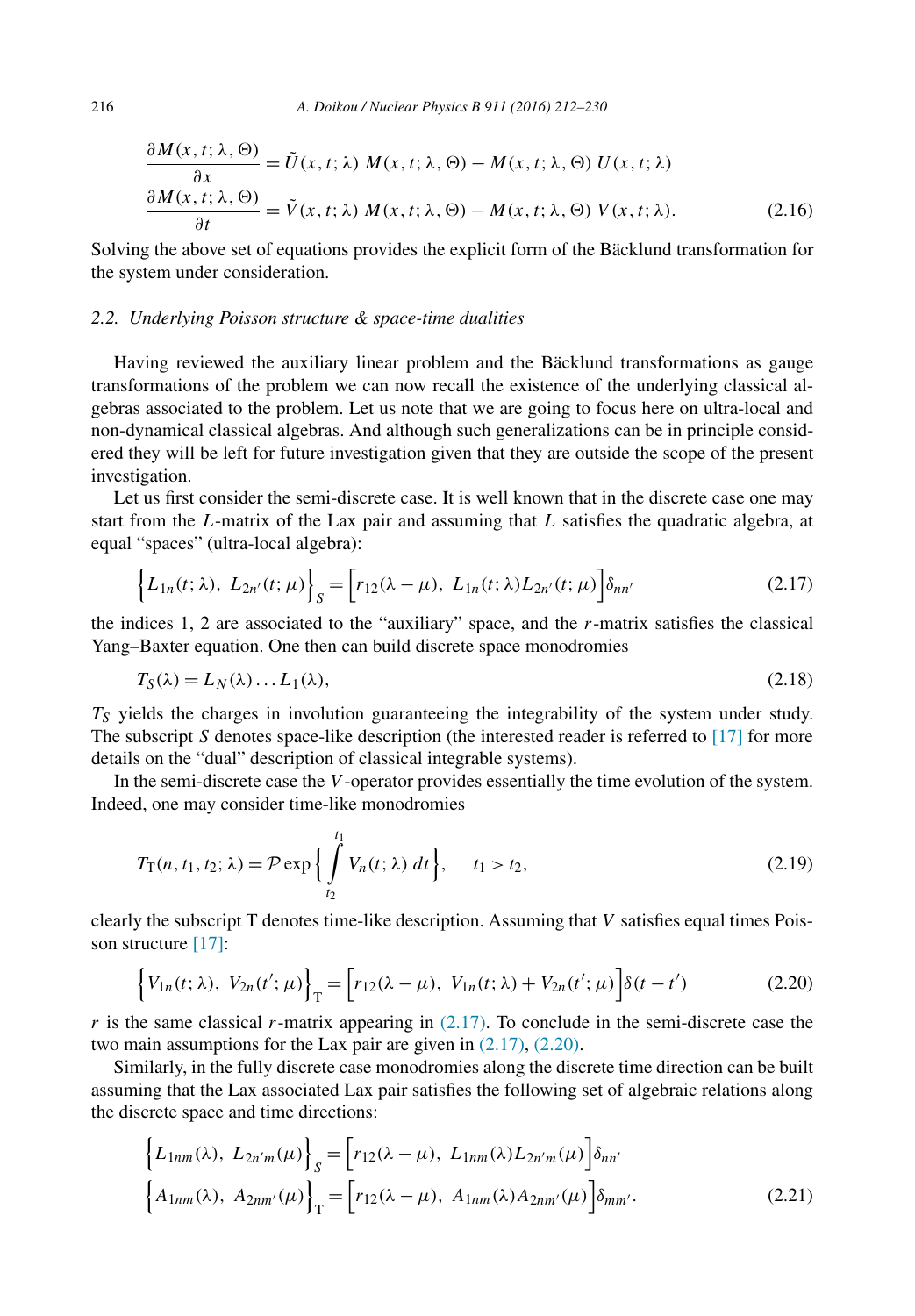<span id="page-6-0"></span>The corresponding monodromies are then defined as

$$
T_S(\lambda) = L_{Nm}(\lambda) A_{N-1m}(\lambda) \dots A_{1m}(\lambda)
$$
  
\n
$$
T_T(\lambda) = A_{nM}(\lambda) A_{nM-1}(\lambda) \dots A_{n1}(\lambda).
$$
\n(2.22)

We conclude then that  $T<sub>S</sub>$ ,  $T<sub>T</sub>$  provide the "space" and "time" evolution of the system so that a 2D  $N \times M$  classical lattice can be then obtained.

Let us finally review the results in the continuum case based on the analysis in [\[17\].](#page-18-0) The space and time Poisson structure for the Lax pairs are given by the linear algebraic relations below:

$$
\begin{aligned}\n\left\{ U_1(x,t;\lambda), \ U_2(x',t;\mu) \right\}_S &= \left[ r_{12}(\lambda - \mu), \ U_1(x,t;\lambda) + U_2(\mu;x',t) \right] \delta(x - x') \tag{2.23} \\
\left\{ V_1(x,t;\lambda), \ V_2(x,t';\mu) \right\}_T &= \left[ r_{12}(\lambda - \mu), \ V_1(x,t;\lambda) + V_2(\mu;x,t') \right] \delta(t - t'). \tag{2.24}\n\end{aligned}
$$

Then space and time monodromies may be constructed as solutions of the equations  $(2.12)$ ,  $(2.13)$ respectively:

$$
T_S(x_1, x_2, t; \lambda) = \mathcal{P} \exp\left\{\int_{x_2}^{x_1} U(x, t; \lambda) dx\right\}, \quad x_1 > x_2
$$
  

$$
T_T(x, t_1, t_2; \lambda) = \mathcal{P} \exp\left\{\int_{t_2}^{t_1} V(x, t; \lambda) dt\right\}, \quad t_1 > t_2.
$$
 (2.25)

Given that space and time monodromies in both discrete and continuous integrable models satisfy quadratic algebras we also have:

$$
\{T_1(\lambda), T_2(\mu)\}_{S,T} = \left[r_{12}(\lambda - \mu), T_1(\lambda) T_2(\mu)\right]
$$
\n(2.26)

we conclude that the time and space like Poisson involution is guaranteed, i.e.

$$
\left\{tr(T_{S,T}(\lambda)), \ tr(T_{S,T}(\mu))\right\}_{S,T} = 0,
$$
\n
$$
x \in [-L, L], \quad t \in [-T, T] \ L, \ T \to \infty
$$
\n
$$
(2.27)
$$

 $tr(T_{T,S})$  provide the charges in involution, i.e. Liouville integrability is ensured.

Moreover, as is well known starting from the *L* or *U* matrix and assuming that they satisfy the algebraic constraints described above one may obtain the generating function of the hierarchy *V* -operators associated to each one of the integrals of motion [\[24\],](#page-19-0) indeed the relevant expressions of the time components of the Lax pair in the semi-discrete case are given by [\[24\]](#page-19-0)

$$
V_{2n}(t; \lambda, \mu) = t_{S}^{-1}(\lambda) \ tr\Big[ T_{1S}(N, n; \lambda) \ r_{12}(\lambda - \mu) \ T_{1S}(n - 1, 1; \lambda) \Big],
$$
  
\n
$$
t_{S}(\lambda) = tr(T_{S}(\lambda))
$$
\n(2.28)

where the following notation is introduced

$$
T(n, m; \lambda) = L_n(\lambda) \dots L_m(\lambda), \quad n > m.
$$
\n
$$
(2.29)
$$

In the continuum case the generating function of the *V*-operators are derived from [\[24,23\]](#page-19-0)

$$
V_2(x, t; \lambda, \mu) = t_S^{-1}(\lambda) \ tr \Big[ T_{1S}(L, x, t; \lambda) \ r_{12}(\lambda - \mu) \ T_{1S}(x, -L, t; \lambda) \Big]. \tag{2.30}
$$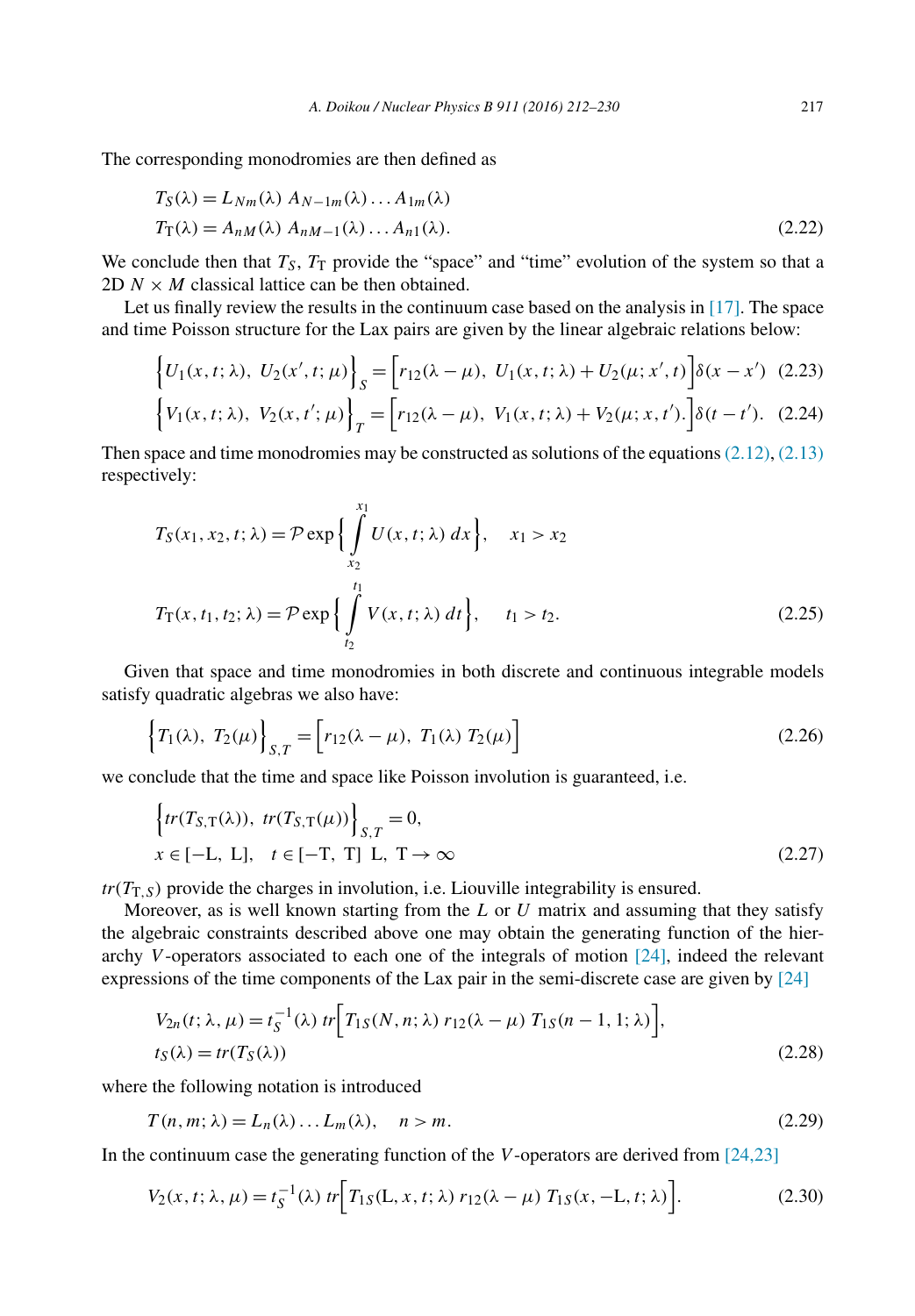<span id="page-7-0"></span>considering  $x \in [-L, L]$ . Expansion of the *V*-operator in powers of  $\lambda$  provides the time components Lax pairs associated to each integral of motion.

Similarly, one can also start from *V* and assuming that satisfies the "time-like" algebraic constraints discussed earlier in the text obtain the relevant *U* operators as was shown in [\[17\],](#page-18-0) this is the so-called "dual" description. The relevant *U* expressions in this case then are provided by  $[17]$ 

$$
U_2(x, t; \lambda, \mu) = t_\text{T}^{-1}(\lambda) \operatorname{tr} \Big[ T_{1\text{T}}(x, \text{T}, t; \lambda) \, r_{12}(\lambda - \mu) \, T_{1\text{T}}(x, t, -\text{T}; \lambda) \Big],
$$
  
\n
$$
t_\text{T}(\lambda) = \operatorname{tr} (T_\text{T}(\lambda)), \tag{2.31}
$$

 $t \in [-T, T]$ . In [\[17\]](#page-18-0) only the continuous case was considered, however in principle a similar construction should be possible in the context of (semi)-discrete integrable models. We shall not comment further on the point here due to certain subtleties, which will be hopefully addressed in a separate publication.

#### *2.2.1. A note on the algebraic content of Bäcklund transformations*

The algebraic content of the Bäcklund transformations will be presented in this section given also the similarity with defect matrices, which will be discussed in the subsequent section in more detail. The defect matrices satisfy certain algebraic constraints consistent with the integrability of the physical system under consideration. Let us now focus on the algebraic content of the Darboux matrices *M* in both continuous and discrete cases. One can show in a straightforward manner exploiting the fact that the auxiliary function satisfies a classical version of the vertex algebra [\[18\],](#page-18-0) that the Darboux matrix *M* also satisfies certain classical quadratic algebras. In [\[18\]](#page-18-0) the discussion was restricted in the continuous case yielding for the auxiliary function the following:

$$
\left\{\Psi_1(x,t;\lambda),\ \Psi_2(x,t;\mu)\right\} = \mathfrak{r}_{12}(\lambda-\mu)\ \Psi_1(x,t;\lambda)\ \Psi_2(x,t;\mu),\ \mathfrak{r}(\lambda) = r(\lambda) - f(\lambda),\tag{2.32}
$$

where  $r$  is a solution of the classical Yang–Baxter equation, and  $f$  is a function depending on the choice of the *r*-matrix.

Using similar arguments as in [\[18\]](#page-18-0) one can show for the semi discrete auxiliary function:

$$
\left\{\Psi_{1n}(t;\lambda),\ \Psi_{2n}(t;\mu)\right\}=\mathfrak{r}_{12}(\lambda-\mu)\ \Psi_{1n}(t;\lambda)\ \Psi_{2n}(t;\mu). \tag{2.33}
$$

Assume that the same Poisson structure should be satisfied by the gauge transformed auxiliary function  $\tilde{\Psi} = M \Psi$  in both the continuous and the discrete case, and also

$$
\begin{cases} M_1(x; \lambda), \ \Psi_2(x; \mu) \end{cases} = 0, \quad \text{continuous} \\ \begin{cases} M_{1n}(\lambda), \ \Psi_{2n}(\mu) \end{cases} = 0, \quad \text{discrete.} \end{cases} \tag{2.34}
$$

Then due to consistency requirements it is straightforward to show that the Darboux matrix *M* satisfies the following quadratic Poisson algebras:

$$
\begin{cases}\nM_1(x;\lambda), M_2(x,\mu)\n\end{cases}\n=\n\begin{bmatrix}\nr_{12}(\lambda - \mu), M_1(x,\lambda) M_2(x,\mu)\n\end{bmatrix}\n\text{ continuous }\n\begin{cases}\nM_{1n}(\lambda), M_{2n}(\mu)\n\end{cases}\n=\n\begin{bmatrix}\nr_{12}(\lambda - \mu), M_{1n}(\lambda) M_{2n}(\lambda)\n\end{bmatrix}\n\text{ discrete.}\n\tag{2.35}
$$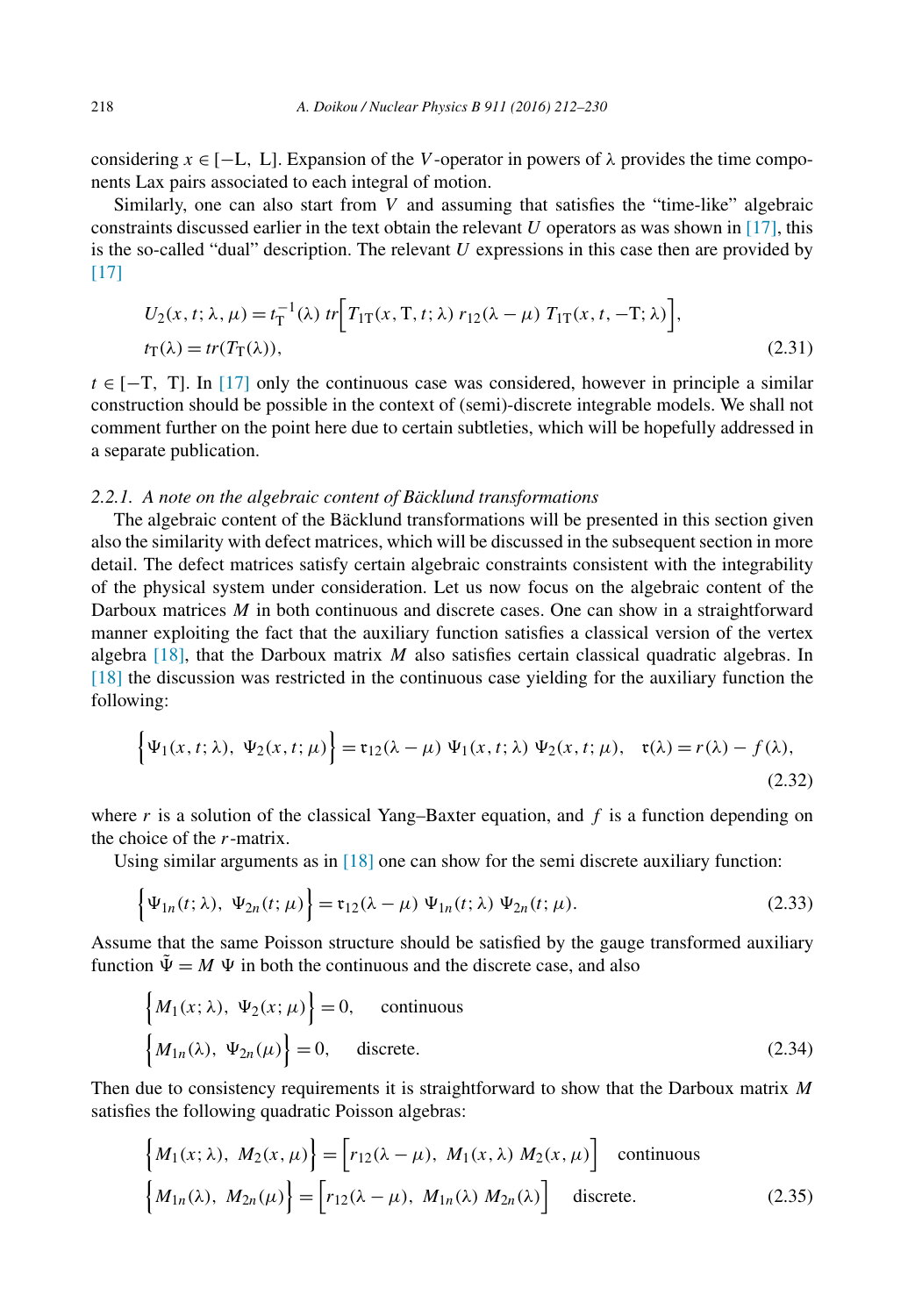<span id="page-8-0"></span>From the duality picture described in [\[17\]](#page-18-0) the time-like monodromies provide for the auxiliary function the time like Poisson structure as well.

As will be clear in what follows similarly to the case of defects classification of representations of the quadratic classical algebras will be the first step into identifying the suitable Darboux matrices, then solution of the Bäcklund relations will lead to the full identification of the Bäcklund transformation. The auxiliary linear problem remains to be understood at the quantum level as well. In this context it would be very interesting to explain how local Darboux matrices may lead to the quantum analogue of the generating function of the Bäcklund transformation i.e. the *Q* operator along the lines described in [\[22\].](#page-19-0) This issue is mostly relevant especially in the fully discrete case where the  $Q$  operator may be thought of as the discrete time evolution operator.<sup>1</sup>

## **3. Implementing defects**

We come now to our main objective which is the interpretation of local defects as quasi Bäcklund transformations using as fundamental building blocks the associated auxiliary linear problem as well as the underlying classical algebra. The similarities between the equations of motion associated to the defect degrees of freedom and the space and time parts of the Bäcklund transformation as discussed in the previous section will be manifest in what follows. Let us first recall the formulation of integrable defects in both discrete and continuous theories.

## *3.1. The discrete case*

We focus on the semi discrete case (discrete space, continuous time) and assume that we insert a defect at the *n*th cite of the classical system. Then the associated linear auxiliary problem is modified as follows (see also [\[14\]\)](#page-18-0):

$$
\Psi_{j+1}(t; \lambda) = L_j(t; \lambda) \Psi_j(t; \lambda)
$$
  
\n
$$
\frac{\partial \Psi_j(t; \lambda)}{\partial t} = V_j(t; \lambda) \Psi_j(t; \lambda), \quad j \neq n
$$
\n(3.1)

and on the defect point in particular the problem is formulated as:

$$
\Psi_{n+1}(t; \lambda) = \tilde{L}_n(t; \lambda) \Psi_n(t; \lambda)
$$
  
\n
$$
\frac{\partial \Psi_n}{\partial t} = V_n(t; \lambda) \Psi_n(t; \lambda)
$$
\n(3.2)

where  $\tilde{L}_n$  is the defect matrix. Compatibility conditions of equations (3.2), provide the time evolution of the degrees of freedom associated to the defect:

$$
\frac{\partial \tilde{L}_n(t;\lambda)}{\partial t} = V_{n+1}(t;\lambda) \tilde{L}_n(t;\lambda) - \tilde{L}_n(t;\lambda) V_n(t;\lambda).
$$
\n(3.3)

The latter resembles structurally the time component of the Bäcklund transformation  $(2.5)$ . One may see the defect as a *quasi* Bäcklund transformation dividing the one dimensional space into two distinct areas with different solutions of the same or different integrable differential equations provided that all the Lax-pairs involved satisfy classical algebras that entail the same *r*-matrix. The suitable set of algebraic relations associated to this setting will be explicitly formulated.

<sup>1</sup> I am grateful to C. Korff for useful discussions and insightful comments on this subject.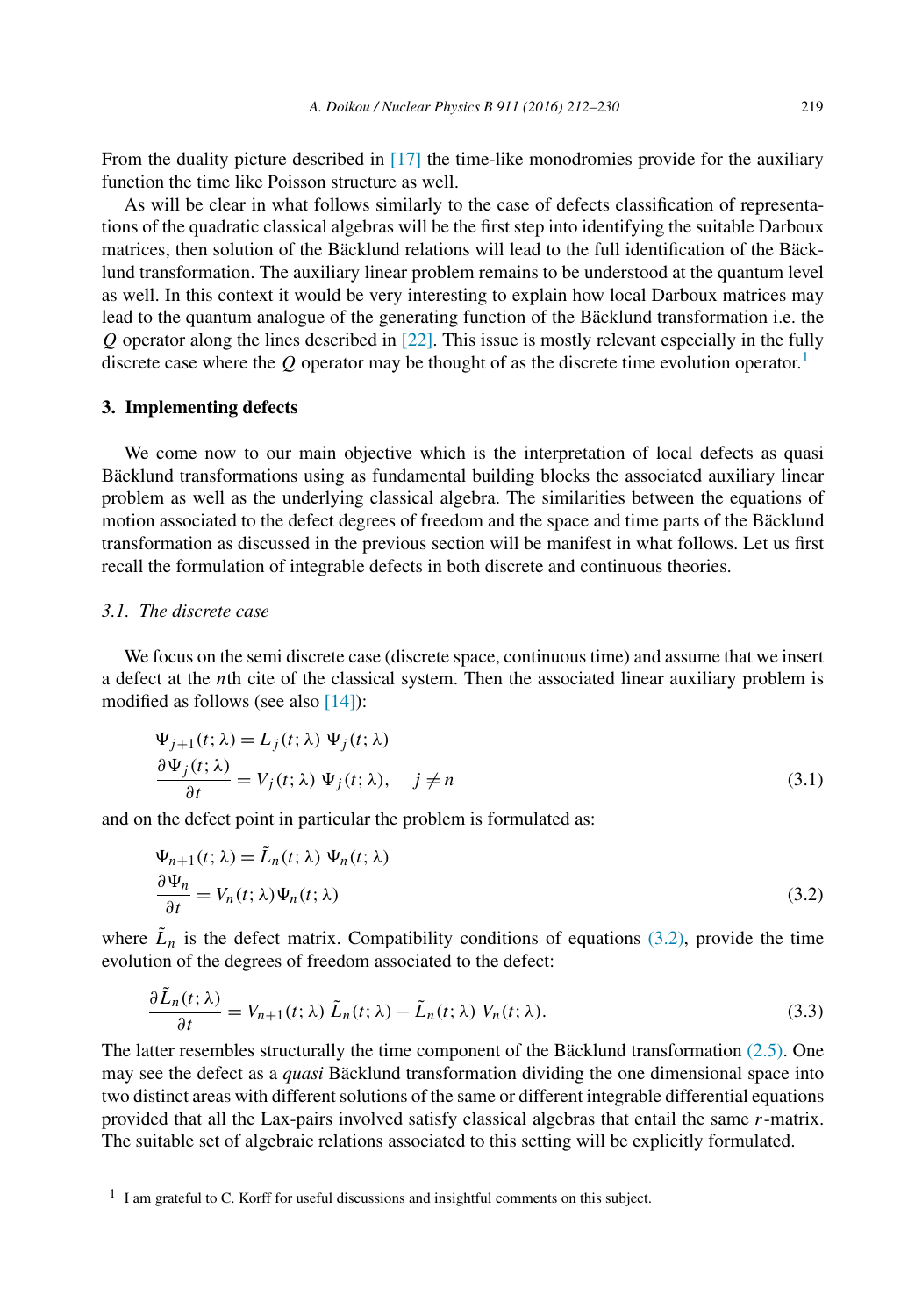The other part of the Bäcklund transformation, i.e. the "space" component can be then obtained via the "dual" picture as described in [\[17\],](#page-18-0) in which one considers the existence of a defect along the time axis at  $t = t_0$ . Let  $\tilde{A}_j(t_0)$  be the defect matrix along the time direction, then the auxiliary linear problem is formulated as follows:

$$
\Psi_{j+1}^{\pm}(t; \lambda) = L_j^{\pm}(t; \lambda) \Psi_j^{\pm}(t; \lambda)
$$
  
\n
$$
\frac{\partial \Psi_j^{\pm}(t; \lambda)}{\partial t} = V_j^{\pm}(t; \lambda) \Psi_j^{\pm}(t; \lambda), \quad t \neq t_0.
$$
\n(3.4)

In general, we introduce the notation for any function of time *F*:  $F^+$ , for  $t > t_0$  and  $F^-$ , for  $t < t_0$ . On the defect point we have:

$$
\Psi_j^+(t_0; \lambda) = \tilde{A}_j(t_0; \lambda) \Psi_j^-(t_0; \lambda)
$$
\n(3.5)

Compatibility of the latter equation with the first of the equations  $(3.4)$  leads to

$$
L_j^+(t_0; \lambda) \tilde{A}_j(t_0; \lambda) = \tilde{A}_{j+1}(t_0) L_j^-(t_0; \lambda), \qquad (3.6)
$$

which is similar to the discrete space part of the Bäcklund transformation equations in the semi discrete case [\(2.5\).](#page-3-0) The similarity is striking one has to just make the following identifications:  $\tilde{A}_i \rightarrow M_i$ . It is however important to note that unlike the usual Bäcklund transformation relations, where the time and space parts are simultaneously satisfied, in the case of defects the time and space relations (local equations of motion) derived above are separately satisfied except on the particular point in 2D space-time i.e.  $(t_0, x_0)$ .

Let us also briefly consider the fully discrete case. We introduce the defect along the discrete space direction via the defect matrix  $\tilde{L}_{nom}$ . Then on the defect point the auxiliary problem reads as

$$
\Psi_{n_0+1m}(\lambda) = \tilde{L}_{n_0m}(\lambda) \Psi_{n_0m}(\lambda)
$$
  

$$
\Psi_{n_0m+1}(\lambda) = A_{n_0m}(\lambda) \Psi_{n_0m}(\lambda),
$$
\n(3.7)

and the equations of motion on the defect point are then:

$$
\tilde{L}_{n_0m+1}(\lambda) A_{n_0m}(\lambda) = A_{n_0+1m}(\lambda) \tilde{L}_{n_0m}(\lambda).
$$
\n(3.8)

Similarly if we choose to introduce a defect along the discrete time direction via the defect matrix  $\tilde{A}_{nm_0}$  then the auxiliary problem becomes:

$$
\Psi_{n+1m_0}(\lambda) = L_{nm_0}(\lambda) \Psi_{nm_0}(\lambda)
$$
  

$$
\Psi_{nm_0+1}(\lambda) = \tilde{A}_{nm_0}(\lambda) \Psi_{nm_0}(\lambda)
$$
 (3.9)

and the corresponding equations of motion are then given as:

$$
L_{nm_0+1}(\lambda) \tilde{A}_{nm_0}(\lambda) = \tilde{A}_{n+1m_0}(\lambda) L_{nm_0}(\lambda).
$$
\n(3.10)

Again this part of the equations of motion is very similar to the one of the parts of the fully discrete Bäcklund transformation. The defect in any case may be thought of as already mentioned as an object that divides the one dimensional discrete space (or time) into two regions with distinct solutions of the same or even different difference equations.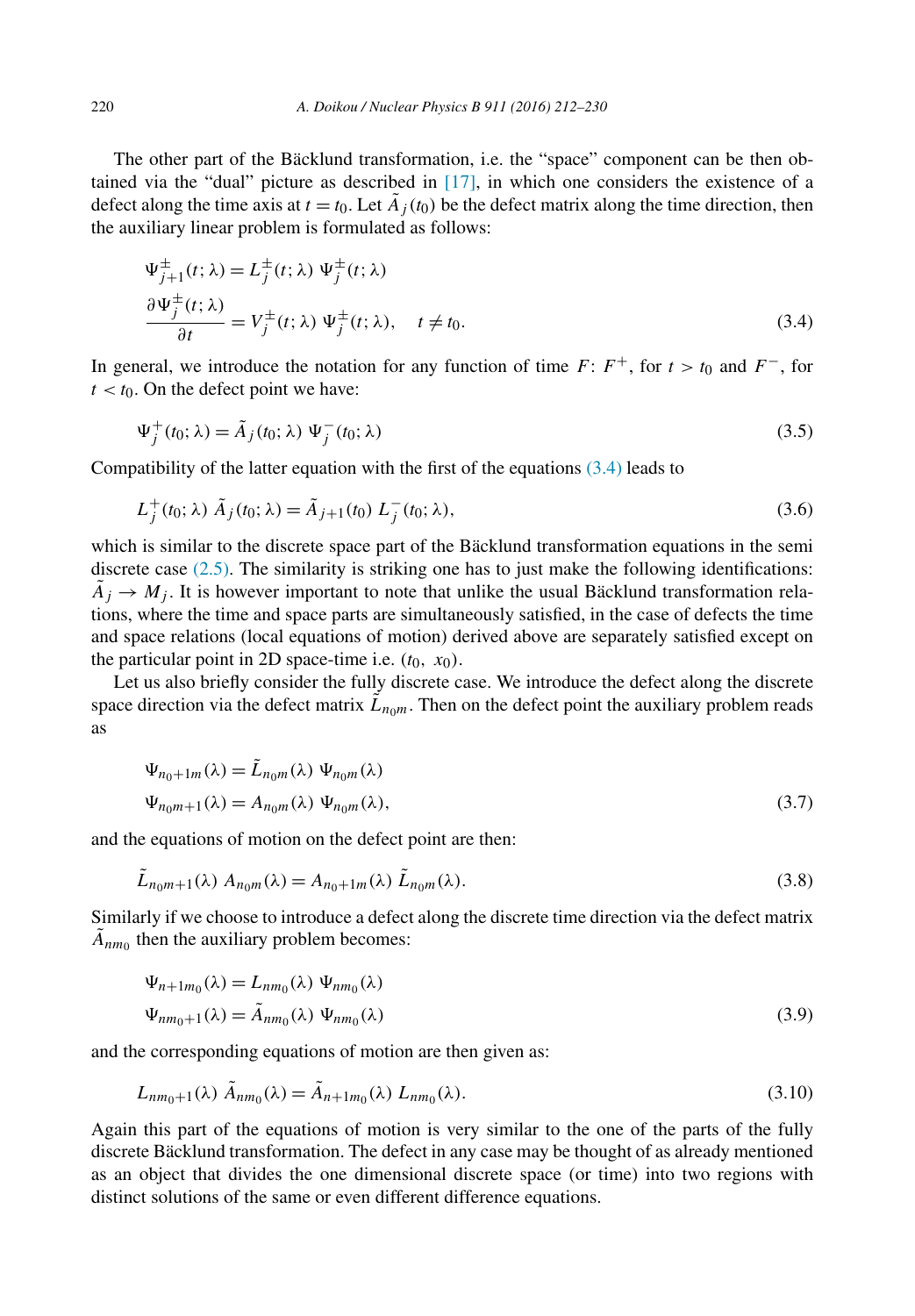## <span id="page-10-0"></span>*3.2. The continuous case*

Let us complete the discussion about our setting with the continuous case in the presence of point-like defects. We start with the space like description of the problem and we implement a defect along the *x* axis at the point *x*0. The auxiliary problem away from the defect point (see also e.g. [\[10,14\]\)](#page-18-0)

$$
\frac{\partial \Psi^{\pm}(x,t;\lambda)}{\partial x} = U^{\pm}(x,t;\lambda) \Psi^{\pm}(x,t;\lambda)
$$

$$
\frac{\partial \Psi^{\pm}(x,t;\lambda)}{\partial t} = V^{\pm}(x,t;\lambda) \Psi^{\pm}(x,t;\lambda), \quad x \neq x_0
$$
(3.11)

we introduce the notation: for any function of *x*, *t* we have  $F^+$  for  $x > x_0$  and  $F^-$  for  $x < x_0$ . On the defect point the problem is formulated as:

$$
\Psi^{+}(x_0, t; \lambda) = \tilde{L}(x_0, t; \lambda, \Theta) \Psi^{-}(x_0, t; \lambda)
$$
\n(3.12)

 $\Theta$  an arbitrary constant. Compatibility condition between the latter equations on the defect point provides:

$$
\frac{\partial \tilde{L}(x_0, t; \lambda, \Theta)}{\partial t} = \tilde{V}^+(x_0, t; \lambda) \tilde{L}(x_0, t; \lambda, \Theta) - \tilde{L}(x_0, t; \lambda, \Theta) \tilde{V}^-(x_0, t; \lambda)
$$
(3.13)

where  $\tilde{V}^{\pm}$  are the Lax pair time components computed around the defect point (see more details on this matter in [\[14\]\)](#page-18-0). Note that around the defect point necessary analyticity conditions were imposed (see [\[14\]](#page-18-0) for more details)

$$
\tilde{V}^{\pm}(x_0) \to V^{\pm}(x_0^{\pm})
$$
\n
$$
(3.14)
$$

leading to certain "jump" like conditions between the fields and their derivatives. Also, (3.13) resembles the time part of the Bäcklund transformation in [\(2.16\).](#page-5-0)

To obtain the *x*-part of the Bäcklund transformation we shall consider the "dual" time-like description. Indeed, from the time-like perspective we impose a defect along the *t* axis at  $t = t_0$ , then on the defect point we have

$$
\psi^{\pm}(x, t_0; \lambda) = \tilde{A}(x, t_0; \lambda, \Theta) \Psi^{-}(x, t_0; \lambda).
$$
\n(3.15)

Via the compatibility of the latter equations with the bulk auxiliary linear problem around the defect point provide the  $x$  part of the Bäcklund transformation  $(2.16)$ :

$$
\frac{\partial \tilde{A}(x,t_0;\lambda,\Theta)}{\partial x} = U^+(x,t_0;\lambda) \tilde{A}(x,t_0;\lambda,\Theta) - \tilde{A}(x,t_0;\lambda,\Theta) U^-(x,t_0;\lambda).
$$
 (3.16)

Algebraic conditions on the Lax pairs and on the defect matrix  $\tilde{L}$ ,  $\tilde{A}$  along the *x* and *t* line guaranteeing a la Liouville integrability will be discussed in the next subsection for both discrete and continuous models. Let us note that one may choose to consider the matrices  $\tilde{L}$ ,  $\tilde{A}$  to coincide given that these are structurally similar objects. This is particularly relevant if one considers the *x* and *t* evolution equations on the  $(x_0, t_0)$  point, where both equations are satisfied simultaneously exactly as in the familiar Bäcklund transformation setting. However if the defect is considered to be "fixed" then no time or space evolution occurs for the defect degrees of freedom. This happens only if we allow the defect to "move" in space and time.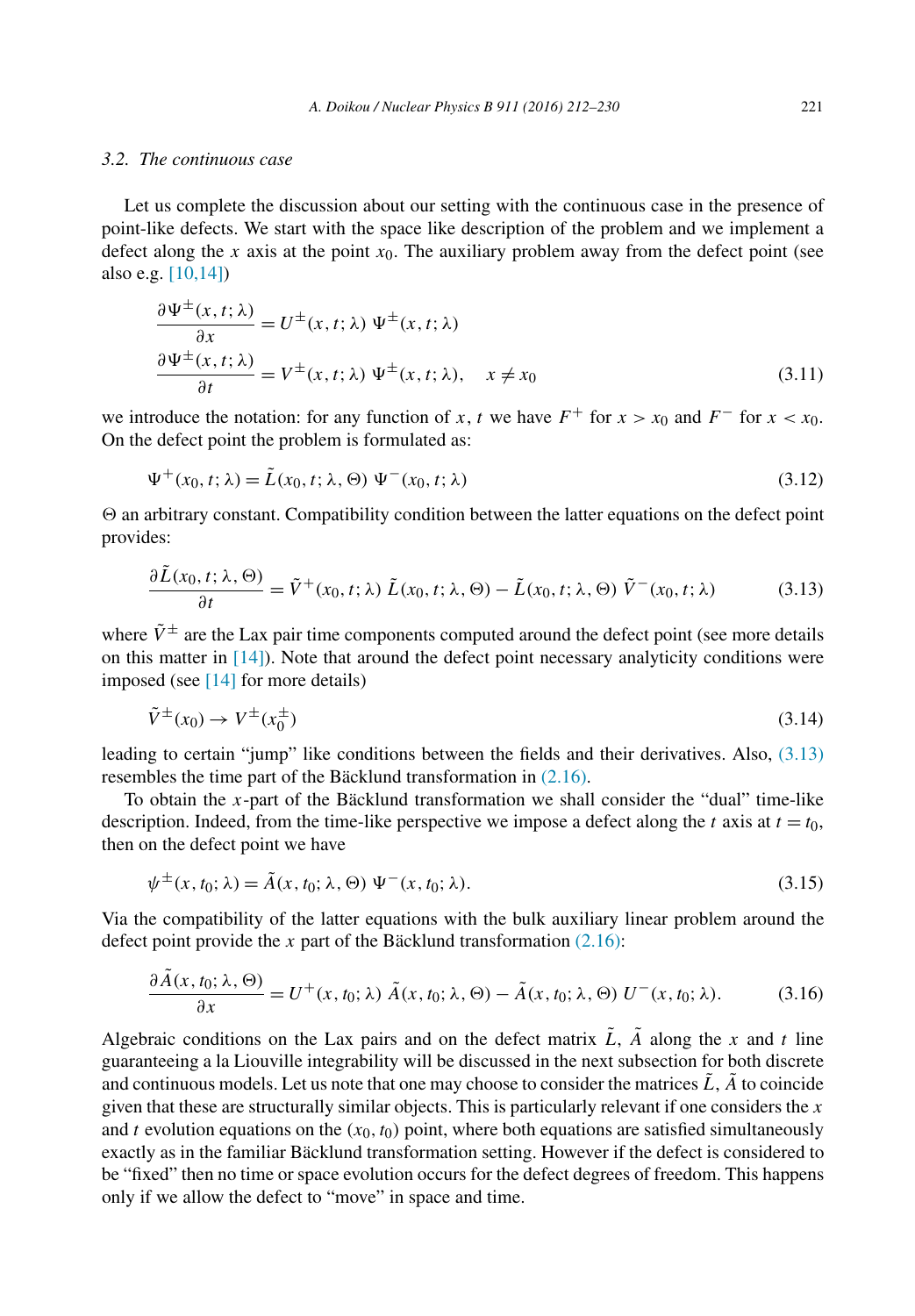## <span id="page-11-0"></span>*3.3. Underlying Poisson structure*

Let us demonstrate the algebraic content of the defect matrices in both space and time directions. The main conditions in addition to the "bulk" algebraic relations  $(2.17)$ , in the semi-discrete in the space-like and time-like description respectively are given as  $(\tilde{L}, \tilde{A})$  are also  $\Theta$  dependent, but the dependence is omitted below for brevity)

$$
\left\{\tilde{L}_{1n}(t;\lambda), \ \tilde{L}_{2n}(t;\mu)\right\} = \left[r_{12}(\lambda - \mu), \ \tilde{L}_{1n}(t;\lambda)\tilde{L}_{2n}(t,\mu)\right]
$$
\n
$$
\left\{\tilde{A}_{1j}(t_0;\lambda), \ \tilde{A}_{2j}(t_0;\mu)\right\} = \left[r_{12}(\lambda - \mu), \ \tilde{A}_{1j}(t_0;\lambda)\tilde{A}_{2j}(t_0;\mu)\right].\tag{3.17}
$$

The modified space and time monodromies for the semi-discrete case, in the presence of defects

$$
T_S(\lambda) = L_N(\lambda) \dots \tilde{L}_n(\lambda) \dots L_1(\lambda)
$$
  
\n
$$
T_T(\lambda) = \mathcal{P} \exp \left\{ \int_{t_0^+}^T V^+(x, t; \lambda) dt \right\} \tilde{A}(x, t_0; \lambda) \mathcal{P} \exp \left\{ \int_{-T}^{t_0^-} V^-(x, t; \lambda) dt \right\}. \tag{3.18}
$$

Similarly, in the fully discrete case the algebraic constraints for  $\tilde{L}$  and  $\tilde{A}$  are given as

$$
\left\{\tilde{L}_{1n_0m}(\lambda), \ \tilde{L}_{2n_0m}(\mu)\right\}_S = \left[r_{12}(\lambda - \mu), \ \tilde{L}_{1n_0m}(\lambda)\tilde{L}_{2n_0m}(\mu)\right]
$$
\n
$$
\left\{\tilde{A}_{1nm_0}(\lambda), \ \tilde{A}_{2nm_0}(\mu)\right\}_T = \left[r_{12}(\lambda - \mu), \ \tilde{A}_{1nm_0}(\lambda)\tilde{A}_{2nm_0}(\mu)\right]
$$
\n(3.19)

with discrete space and time modified monodromies defined as

$$
T_S(\lambda) = L_N(\lambda) \dots \tilde{L}_n(\lambda) \dots L_1(\lambda)
$$
  
\n
$$
T_T(\lambda) = A_M(\lambda) \dots \tilde{A}_m(\lambda) \dots A_1(\lambda).
$$
\n(3.20)

Finally, in the continuum case the algebraic relations that hold for the  $\tilde{L}$  and  $\tilde{A}$  matrices on a specific space and time point respectively:

$$
\begin{aligned}\n\left\{\tilde{L}_{1}(x_{0},t;\mu), \ \tilde{L}_{2}(x_{0},nt;\lambda)\right\} &= \left[r_{12}(\lambda-\mu), \ \tilde{L}_{1}(x_{0},t;\lambda)\tilde{L}_{2}(x_{0},t,\mu)\right] \\
\left\{\tilde{A}_{1}(x,t_{0};\lambda), \ \tilde{A}_{2}(x,t_{0};\mu)\right\} &= \left[r_{12}(\lambda-\mu), \ \tilde{A}_{1}(x,t_{0};\lambda)\tilde{A}_{j}(x,t_{0};\mu)\right],\n\end{aligned} \tag{3.21}
$$

and the corresponding modified monodromies are defined as

$$
T_S(\lambda) = \mathcal{P} \exp \Big\{ \int_{x_0^+}^{L} U^+(x, t; \lambda) dx \Big\} \tilde{L}(x_0, t; \lambda) \mathcal{P} \exp \Big\{ \int_{-L}^{x_0^-} U^-(x, t; \lambda) dx \Big\}
$$
  

$$
T_T(\lambda) = \mathcal{P} \exp \Big\{ \int_{t_0^+}^{T} V^+(x, t; \lambda) dt \Big\} \tilde{A}(x, t_0; \lambda) \mathcal{P} \exp \Big\{ \int_{-T}^{t_0^-} V^-(x, t; \lambda) dt \Big\}. \tag{3.22}
$$

Given the above algebraic conditions one may show that the trace of the modified monodromies provide charges in involution in the both time or space direction,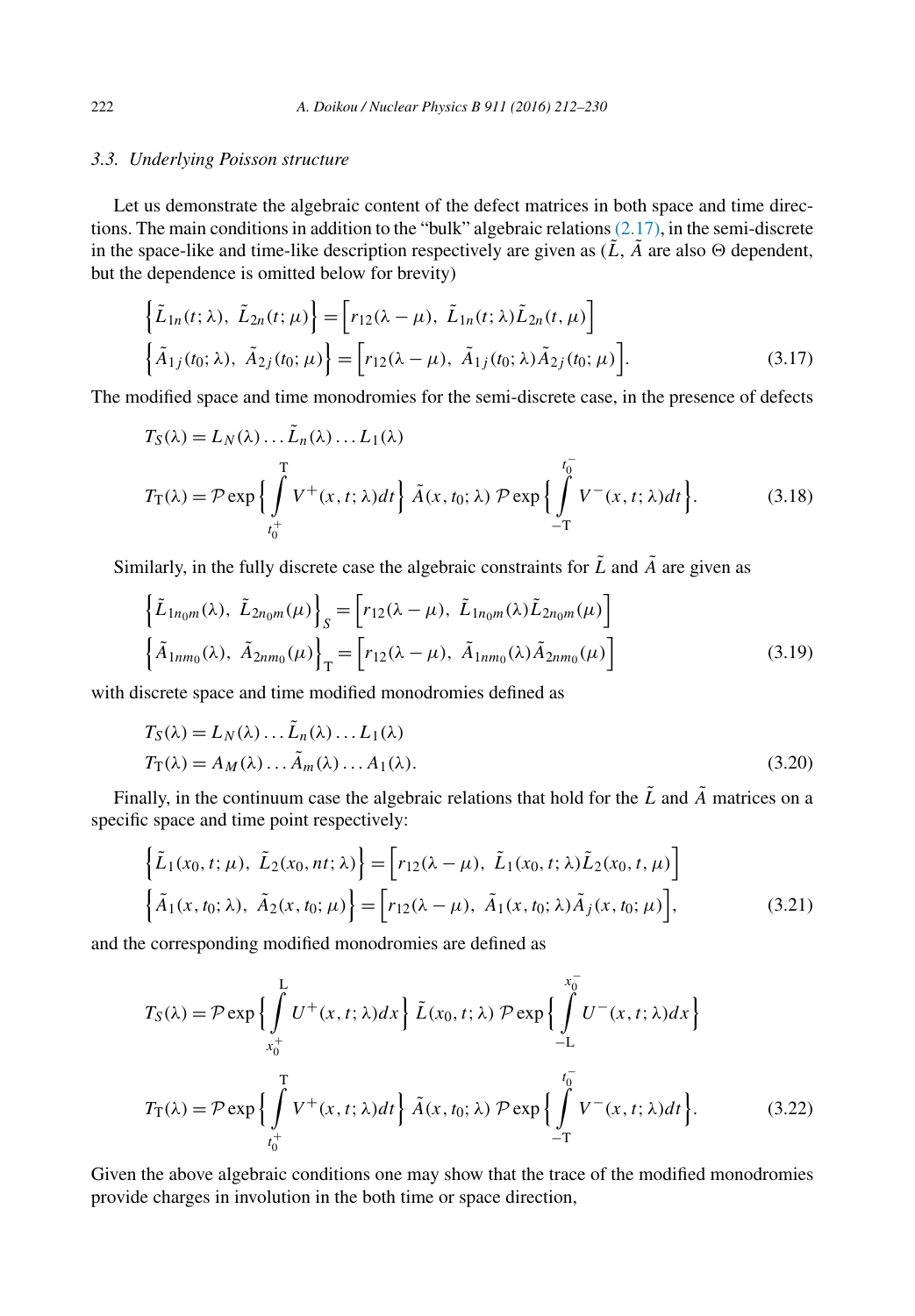$$
\left\{tr(T_{S,T}(\lambda)), \ tr(T_{S,T}(\mu))\right\}_{S,T} = 0. \tag{3.23}
$$

As discussed in the bulk case in the previous section starting from the *L* or *U* matrix and assuming that they satisfy certain algebraic constraints one may obtain the various *V* operators associated to each one of the integrals of motion  $[24]$ . Similarly in the presence of point like defects one can construct the time component of the Lax pair given the  $L$  or  $U$  and  $\tilde{L}$  matrices and the associated algebraic constraints. The relevant expressions of the time components of the Lax pair in the semi-discrete case in the presence of defects are given by [\[14\]](#page-18-0)

$$
V_{2n}(t; \lambda, \mu) = t_{S}^{-1}(\lambda) \ tr \Big[ T_{1S}(N, n+1; \lambda) \ \tilde{L}_{1n}(\lambda) \ r_{12}(\lambda - \mu) \ T_{1S}(n-1, 1; \lambda) \Big]
$$
  
\n
$$
V_{2n+1}(t; \lambda, \mu) = t_{S}^{-1}(\lambda) \ tr \Big[ T_{1S}(N, n+1; \lambda) \ r_{12}(\lambda - \mu) \ \tilde{L}_{1n}(\lambda) \ T_{1S}(n-1, 1; \lambda) \Big].
$$
  
\n(3.24)

In the continuum case the generating function of the *V* -operators computed on the defect point from the left and from the right are given as [\[14\]](#page-18-0)

$$
\tilde{V}_2^-(x_0, t; \lambda) = t^{-1}(\lambda) \ tr \Big[ T_{1S}(L, x_0, t; \lambda) \ L_1(x_0, t; \lambda) \ r_{12}(\lambda - \mu) \ \tilde{T}_{1S}(x_0, -L, t; \lambda) \Big]
$$
\n
$$
\tilde{V}_2^+(x_0, t; \lambda) = t^{-1}(\lambda) \ tr \Big[ T_{1S}(L, x_0, t; \lambda) \ r_{12}(\lambda - \mu) \ \tilde{L}_1(x_0, t; \lambda) \ T_{1S}(x_0, -L, t; \lambda) \Big]
$$
\n(3.25)

considering  $x_0 \in [-L, L]$ .  $\tilde{V}^{\pm}$  as we have already commented before are the matrices computed on the defect point from the left and from the right. The bulk quantities are given by the usual expressions [\(2.30\).](#page-6-0)

Similarly, one can consider the time-like approach start from  $V$ ,  $\tilde{A}$  and assuming that they satisfy time-like algebraic constraints obtain the relevant *U* operators. The relevant *U* expressions are then given as around the defect point

$$
\tilde{U}_2^-(x, t_0; \lambda) = t_\text{T}^{-1}(\lambda) \ tr \Big[ T_{1\text{T}}(x, \text{T}, t_0; \lambda) \ \tilde{A}_1(x, t_0, \lambda) \ r_{12}(\lambda - \mu) \ T_{1\text{T}}(x, t_0, -\text{T}; \lambda) \Big] \n\tilde{U}_2^+(x, t_0; \lambda) = t_\text{T}^{-1}(\lambda) \ tr \Big[ T_{1\text{T}}(x, \text{T}, t_0; \lambda) \ r_{12}(\lambda - \mu) \ \tilde{A}_1(x, t_0, \lambda) \ T_{1\text{T}}(x, t_0, -\text{T}; \lambda) \Big] \n(3.26)
$$

*t*<sub>0</sub> ∈ [−T, T]. Similarly to the space-like description analyticity conditions around the defect point:

$$
\tilde{U}^{\pm}(t_0) \to U^{\pm}(t_0^{\pm}) \tag{3.27}
$$

lead to "time jump" conditions on the fields and their time derivatives. The bulk quantities coincide with the ones given in [\(2.31\).](#page-7-0)

Here as in [\[17\]](#page-18-0) we focus only on expressions regarding the continuous case. Similar expressions may be in principle identified in the discrete case, but this is left as a separate investigation given that it involves certain intricate issues.

#### **4. Two examples**

In order to demonstrate the formulation of the local defects as quasi Bäcklund transformations we provide below two specific examples of discrete and continuous cases, where defects are treated as (quasi) Bäcklund transformations. In particular, we shall focus on two prototype integrable models, the Toda chain and the sine-Gordon model.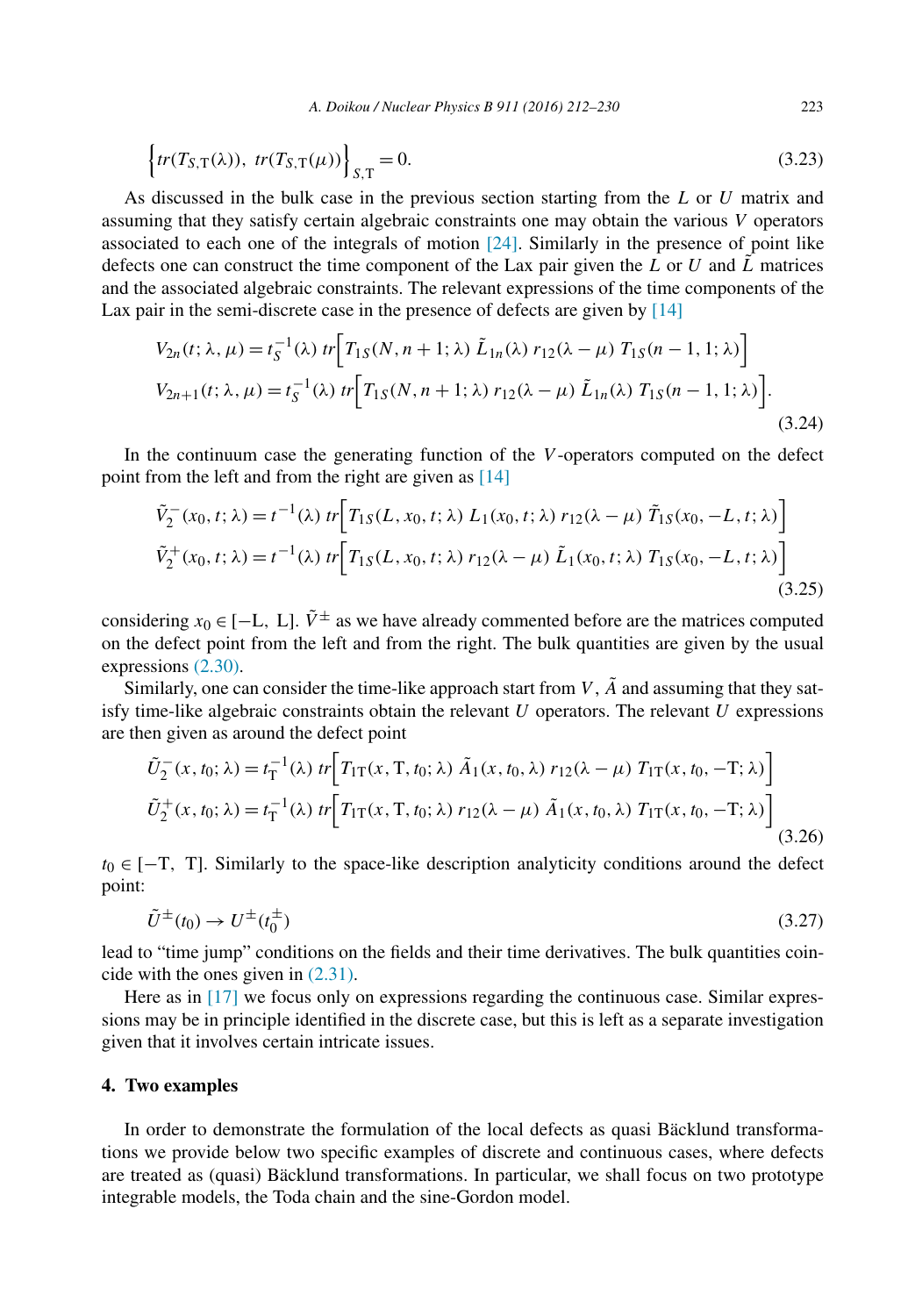### <span id="page-13-0"></span>*4.1. The Toda chain*

Consider the Toda chain in the presence of a space like defect. We insert the local defect represented by the defect matrix  $\tilde{L}$  at the *n*th cite of the one dimensional system. The bulk Lax pair of the model is given by:

$$
L_j(\lambda) = \begin{pmatrix} \lambda - p_j & e^{q_j} \\ -e^{-q_j} & 0 \end{pmatrix}, \quad j \neq n.
$$
 (4.1)

The space Poisson commutator for the dynamical quantities  $q_i$ ,  $p_i$  emanate from the algebraic relations [\(2.17\)](#page-5-0) with the *r*-matrix being the Yangian [\[25\],](#page-19-0)

$$
r(\lambda) = \frac{P}{\lambda}, \quad \text{P the permutation operator.} \tag{4.2}
$$

then

$$
\left\{q_i, p_j\right\}_S = \delta_{ij}.\tag{4.3}
$$

We may implement two types of defects, i.e. type I given by the matrix

$$
\tilde{L}_n^{(I)}(\lambda) = \begin{pmatrix} \lambda - \Theta + \mathbb{N}_n & x_n \\ -X_n & 0 \end{pmatrix},\tag{4.4}
$$

and type II with the *L* matrix given as

$$
\tilde{L}_n^{(II)}(\lambda) = \begin{pmatrix} \lambda - \Theta + \alpha_n & \beta_n \\ \gamma_n & \lambda - \Theta - \alpha_n \end{pmatrix}.
$$
\n(4.5)

Given that  $\tilde{L}^{(I,H)}$  satisfy the quadratic algebra [\(3.17\)](#page-11-0) with the Yangian *r*-matrix then the Poisson relations for the dynamical degrees of freedom are then given via  $(3.17)$  as:

$$
\left\{x_n, X_n\right\} = 1,\tag{4.6}
$$

and for the type II defect:

$$
\begin{aligned}\n\left\{\alpha_n, \ \beta_n\right\} &= \beta_n \\
\left\{\alpha_n \ \gamma_n\right\} &= -\gamma_n \\
\left\{\beta_n \ \gamma_n\right\} &= 2\alpha_n.\n\end{aligned} \tag{4.7}
$$

Expanding the log  $tr(T_S(\lambda))$  in the presence of defect in powers of  $\lambda^{-1}$  we obtain the local integrals of motion. Note that type I defects provide rather trivial results, especially in the context of the quasi Bäcklund transformations, therefore we shall focus henceforth on type II results. In particular, the momentum and Hamiltonian for type II defects are given below (we consider henceforth  $\Theta = 0$  for simplicity, but without really losing generality)

$$
P = -\sum_{j \neq n} p_j + \alpha_n
$$
  
\n
$$
H = -\frac{1}{2} \sum_{j \neq j} p_j^2 - \sum_{j \neq n, n-1} e^{q_{j+1} - q_j} - e^{q_{n+1} - q_{n-1}} - \beta_n e^{-q_{n-1}} - \gamma_n e^{q_{n+1}} - \frac{{\alpha_n}^2}{2}.
$$
 (4.8)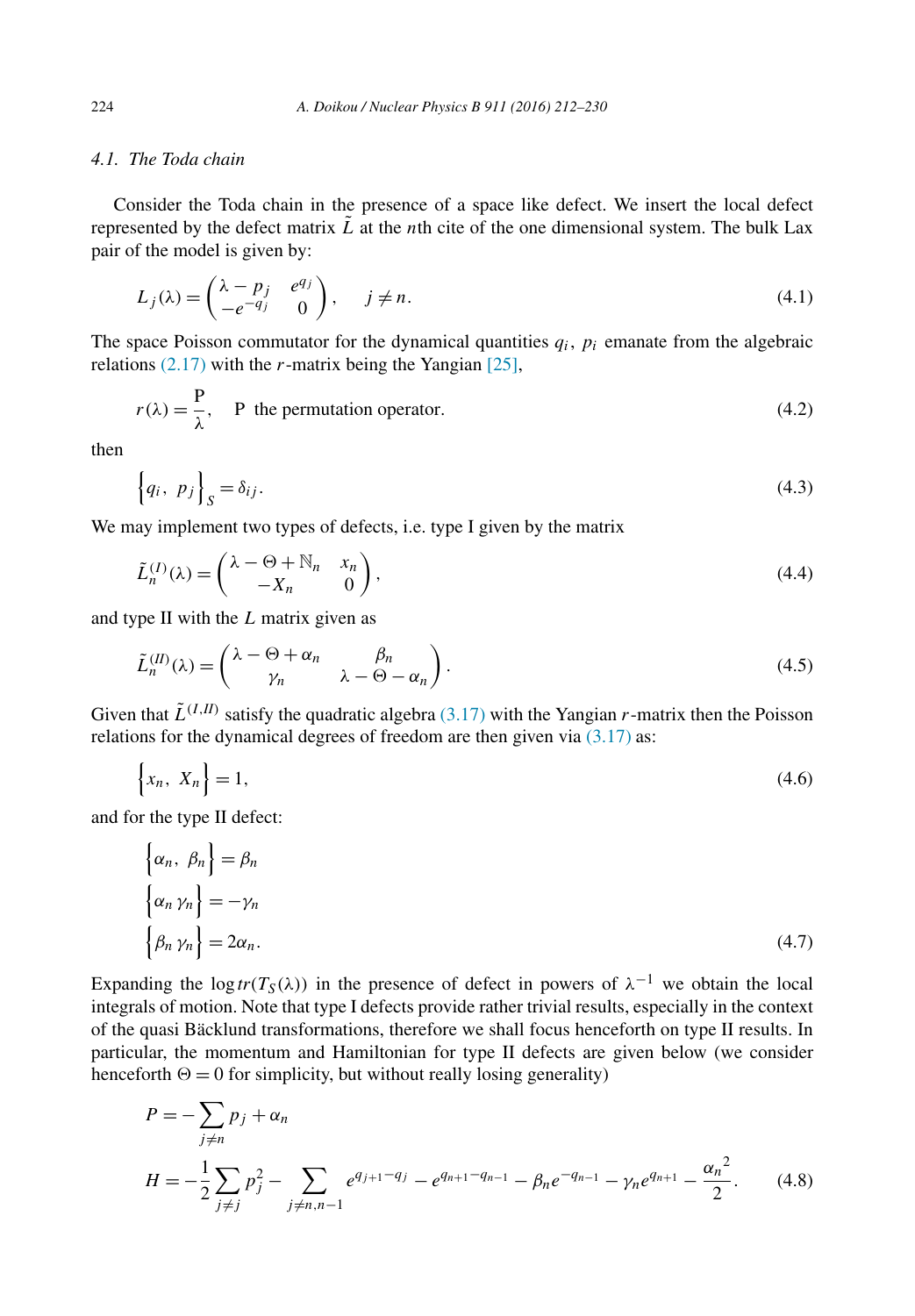From the expansion of the expression providing the time component of the Lax pair  $(4.1)$  we identify around the defect point:

$$
\tilde{V}_n = \begin{pmatrix}\n\lambda & e^{q_{n+1}} + \beta_n \\
-e^{-q_{n-1}} & 0\n\end{pmatrix}
$$
\n
$$
\tilde{V}_{n+1} = \begin{pmatrix}\n\lambda & e^{q_{n+1}} \\
\gamma_n - e^{-q_{n-1}} & 0\n\end{pmatrix}.
$$
\n(4.9)

It is clear that the latter expressions are slightly "deformed" compared to the bulk expressions away from the defect (see relevant discussion in [\[14\]](#page-18-0) in the context of the discrete NLS model). The bulk *V* -matrix is given in as

$$
V_j(\lambda) = \begin{pmatrix} \lambda & e^{q_j} \\ -e^{-q_{j-1}} & 0 \end{pmatrix} \quad j \neq n, n+1.
$$
 (4.10)

Let us now consider the equations of motion related to the defect degrees of freedom i.e. the time component of the semi-discrete quasi Bäcklund transformation:

$$
\frac{\partial \tilde{L}_n}{\partial t} = \tilde{V}_{n+1} \tilde{L}_n(\lambda) - \tilde{L}_n(\lambda) \tilde{V}_n(\lambda).
$$
\n(4.11)

Solving the latter equation provides the following set of relations for the time evolution of the degrees of freedom of the defect:

$$
\begin{aligned}\n\dot{\alpha}_n &= e^{q_{n+1}} \gamma_n + e^{-q_{n-1}} \beta_n \\
\dot{\beta}_n &= -2\alpha_n e^{q_{n+1}} - \alpha_n \beta_n \\
\dot{\gamma}_n &= -2\alpha_n e^{-q_{n-1}} + \alpha_n \gamma_n\n\end{aligned} \tag{4.12}
$$

the "dot" denotes differentiation with respect to time. It is also relevant to consider the equations of motion around the defect point at  $n \pm 1$  given that these are slightly modified compared to the bulk ones due to the presence of the "deformed"  $\tilde{V}_n$ ,  $\tilde{V}_{n+1}$ , indeed

$$
\frac{\partial L_{n+1}(\lambda)}{\partial t} = V_{n+2}(\lambda) L_{n+1}(\lambda) - L_{n+1}(\lambda) \tilde{V}_{n+1}(\lambda)
$$

$$
\frac{\partial L_{n-1}(\lambda)}{\partial t} = \tilde{V}_n(\lambda) L_{n-1}(\lambda) - L_{n-1}(\lambda) V_{n-1}(\lambda), \qquad (4.13)
$$

which lead respectively to the following extra conditions among the relevant fields and the defect degrees of freedom

$$
\dot{q}_{n+1} = p_{n+1}
$$
\n
$$
\dot{p}_{n+1} = e^{q_{n+2} - q_{n+1}} - e^{q_{n+1}} (\gamma_n - e^{-q_{n-1}})
$$
\n(4.14)

and

$$
\dot{q}_{n-1} = p_{n-1}
$$
\n
$$
\dot{p}_{n-1} = -e^{q_{n-1} - q_{n-2}} + e^{-q_{n-1}} (\beta_n + e^{q_{n+1}})
$$
\n(4.15)

These equations may be thought "deformed equations" of motion around the defect point. Indeed, compare the latter equations with the familiar bulk equations for  $j \neq n, n \pm 1$ 

$$
\dot{q}_j = p_j
$$
  
\n
$$
\dot{p}_j = e^{q_{j+1} - q_j} - e^{q_j - q_{j-1}}.
$$
\n(4.16)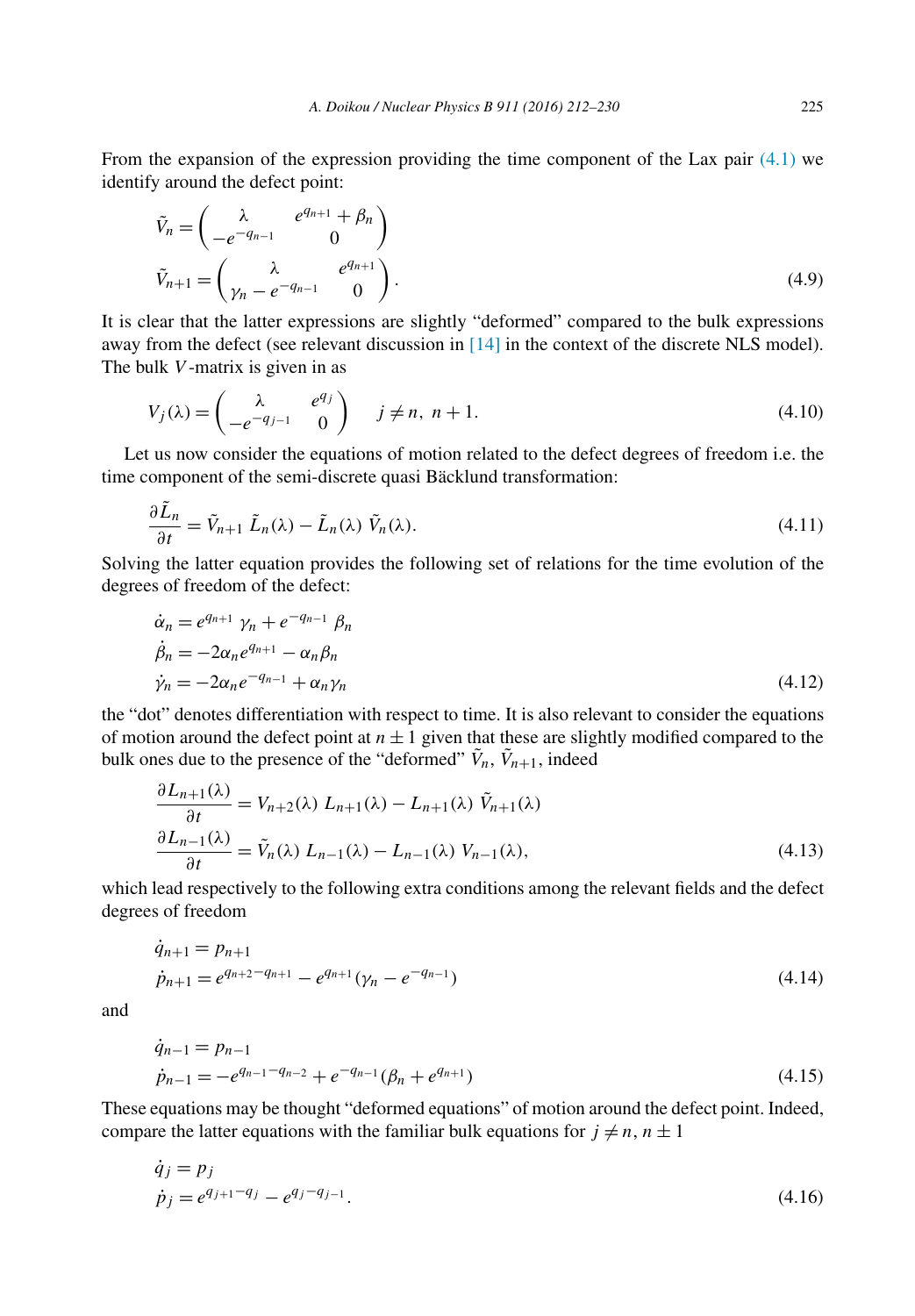Naturally, the main objective is to solve the equations around the defect point and understand the time evolution and thus the behavior of the defect degrees of freedom. More precisely, we can consider situations with zero, one or two discrete solitons and see how their presence affects the time evolution of the defect degrees of freedom. The detailed analysis of the latter equations will be discussed in detail elsewhere. It is worth noting that as opposed to the continuous case no analyticity conditions around the defect point are considered, thus one requires a "cluster" of equations of motion around the defect point in order to examine the time evolution of the defect.

Note also that the space part of the discrete Bäcklund transformation can be obtained via the dual description, however this requires the identification of  $L$ ,  $\tilde{L}$  starting from *V*. This however is a subtle issue, which will be separately addressed in a forthcoming publication.

#### *4.2. The sine-Gordon model*

The sine-Gordon model in the presence of local defects has been extensively studied (see e.g. [\[3,4,14,10\]\)](#page-18-0) during the last decade or so. Time evolution equations were derived for the degrees of freedom of the defect for type II defects. The connection of these equations with the sewing conditions derived in [\[14\]](#page-18-0) as analyticity conditions was apparent, and quite surprising. This will be particularly evident in the explicit computations below when dealing with the time part of the Bäcklund transformation (see e.g. [\[19,20\]\)](#page-18-0).

Let us first introduce the Lax pair for the sine-Gordon model:

$$
U(x, t; \lambda) = \frac{1}{2} \begin{pmatrix} -W_t & \sinh(\lambda + W) \\ \sinh(\lambda - W) & W_t \end{pmatrix},
$$
  
\n
$$
V(x, t; \lambda) = \frac{1}{2} \begin{pmatrix} -W_x & \cosh(\lambda + W) \\ \cosh(\lambda - W) & W_x \end{pmatrix}
$$
 (4.17)

where  $W = \frac{i\beta}{2}\phi$ ,  $\phi$  is the sine-Gordon field. As in the case of the Toda chain, one may consider two types of defects, type I associated to the deformations of the harmonic oscillator algebra and type II associated to a suitable deformations of the  $sI_2$  algebra. The corresponding defect matrices are given below for the two types of defects:

$$
\tilde{L}_n^{(I)}(\lambda) = \begin{pmatrix} X & e^{\lambda} Z^{-1} \\ e^{\lambda} Z & X^{-1} \end{pmatrix},\tag{4.18}
$$

and the type II defect matrix

$$
\tilde{L}_n^{(II)}(\lambda) = \begin{pmatrix} e^{\lambda} \mathcal{V} - e^{-\lambda} \mathcal{V}^{-1} & \bar{a} \\ a & e^{\lambda} \mathcal{V}^{-1} - e^{-\lambda} \mathcal{V} \end{pmatrix} . \tag{4.19}
$$

We shall basically focus hereafter on type II defects (see also  $[7,14]$ ) given that type I defect gives rise to the familiar Bäcklund transformation for the sine-Gordon model, and the degrees of freedom of the defect somehow "disappear", given that they are eventually exclusively expressed in terms of the left/right bulk fields. It is worth pointing out that the type II defect matrix in this particular context may be expressed as the product of two type I matrices (see e.g. [\[7\]](#page-18-0) and references therein). This of course will have certain implications when solving the space and/or time part of the Bäcklund transformation, especially given the fact that products of fundamental Bäcklund transformations provide multi-solitonic solutions. This is a significant issue that merits further investigation.

Both types I and II defect matrices satisfy the quadratic algebra  $(3.21)$ , with the trigonometric *r*-matrix (see [\[23\]](#page-19-0) and references therein):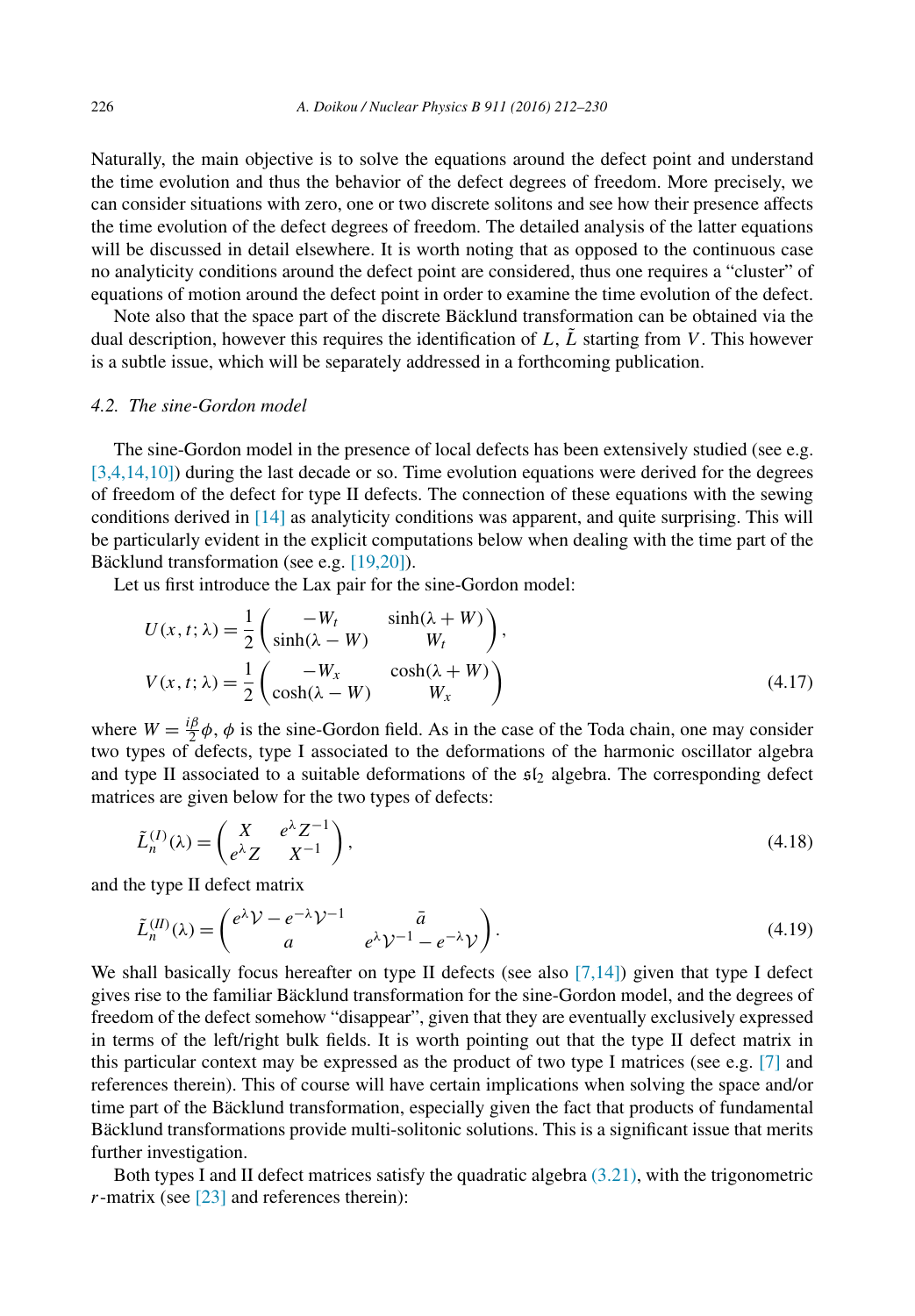$$
r(\lambda) = \frac{\beta^2}{8 \sinh(\lambda)} \begin{pmatrix} \frac{\sigma^2 + 1}{2} \cosh(\lambda) & \sigma^- \\ \sigma^+ & \frac{-\sigma^2 + 1}{2} \cosh(\lambda) \end{pmatrix}.
$$
 (4.20)

One may then deduce the algebraic relations for the degrees of freedom of the defect:

$$
\{a, \mathcal{V}\} = \frac{\beta^2}{8} \mathcal{V} a
$$
  

$$
\{\bar{a}, \mathcal{V}\} = -\frac{\beta^2}{8} \mathcal{V} \bar{a}
$$
  

$$
\{a, \bar{a}\} = -\frac{\beta^2}{4} (\mathcal{V}^2 - \mathcal{V}^{-2})
$$
\n(4.21)

the latter may be thought of as a deformation of the classical  $\mathfrak{sl}_2$  algebra.

We shall solve now both Bäcklund transformation relations for the type II defect. Let us first consider the time component of the relations  $(3.13)$  based on the space-like description of the model. Solving [\(3.13\)](#page-10-0) we obtain the following set of relations describing the time evolution of the defect degrees of freedom (see also  $[14]$  for a similar set of relations)

$$
2\bar{a}_t = -\bar{a}(W_x^+ + W_x^-) - 2\cosh(\frac{W^+ + W^-}{2} - \Theta) \sinh(W^+ - W^-)
$$
  
\n
$$
2a_t = a(W_x^+ + W_x^-) + 2\cosh(\frac{W^+ + W^-}{2} + \Theta) \sinh(W^+ - W^-). \tag{4.22}
$$

Also, from the diagonal entries of [\(3.13\)](#page-10-0)

$$
2(\ln \mathcal{V})_t = W_x^- - W_x^+ + \frac{e^{-\Theta}}{2} (ae^{\frac{W^+ + W^-}{2}} - \bar{a}e^{\frac{-W^+ - W^-}{2}})
$$
  

$$
2(\ln \mathcal{V})_t = W_x^+ - W_x^- + \frac{e^{\Theta}}{2} (ae^{\frac{-W^+ - W^-}{2}} - \bar{a}e^{\frac{W^+ + W^-}{2}}).
$$
 (4.23)

Compatibility conditions of the latter equations lead to the following equation

$$
W_x^+ - W_x^- = \frac{a}{2}\sinh(\frac{W^+ + W^-}{2} - \Theta) + \frac{\bar{a}}{2}\sinh(\frac{W^+ + W^-}{2} + \Theta). \tag{4.24}
$$

The relations above agree with the respective relations derived in [\[14\].](#page-18-0) It is worth noting that part of these relations arise as analyticity conditions on the time components of the Lax pair, a fact that provides a very strong consistency check of the methodology introduced in [\[14\].](#page-18-0) Moreover, in [\[14\]](#page-18-0) the time part of the Bäcklund transformation in both discrete and continuous models is basically derived and thought of as providing the local equations of motion on the defect point. As in the discrete case it would be informative to solve the equations using zero, one or two soliton solutions and obtain the respective time evolution of the dynamical degrees of freedom of the defect.

Here, we also provide the dual picture along the lines described in [\[17\],](#page-18-0) giving rise to the *x* component of the Bäcklund transformation [\(3.16\)](#page-10-0)

$$
2\bar{a}_x = -\bar{a}(W_t^+ + W_t^-) - 2\sinh(\frac{W^+ + W^-}{2} - \Theta) \sinh(W^+ - W^-)
$$
  

$$
2a_x = a(W_t^+ + W_t^-) - 2\sinh(\frac{W^+ + W^-}{2} + \Theta) \sinh(W^+ - W^-). \tag{4.25}
$$

Also, from the diagonal entries of the matrices in [\(3.16\)](#page-10-0)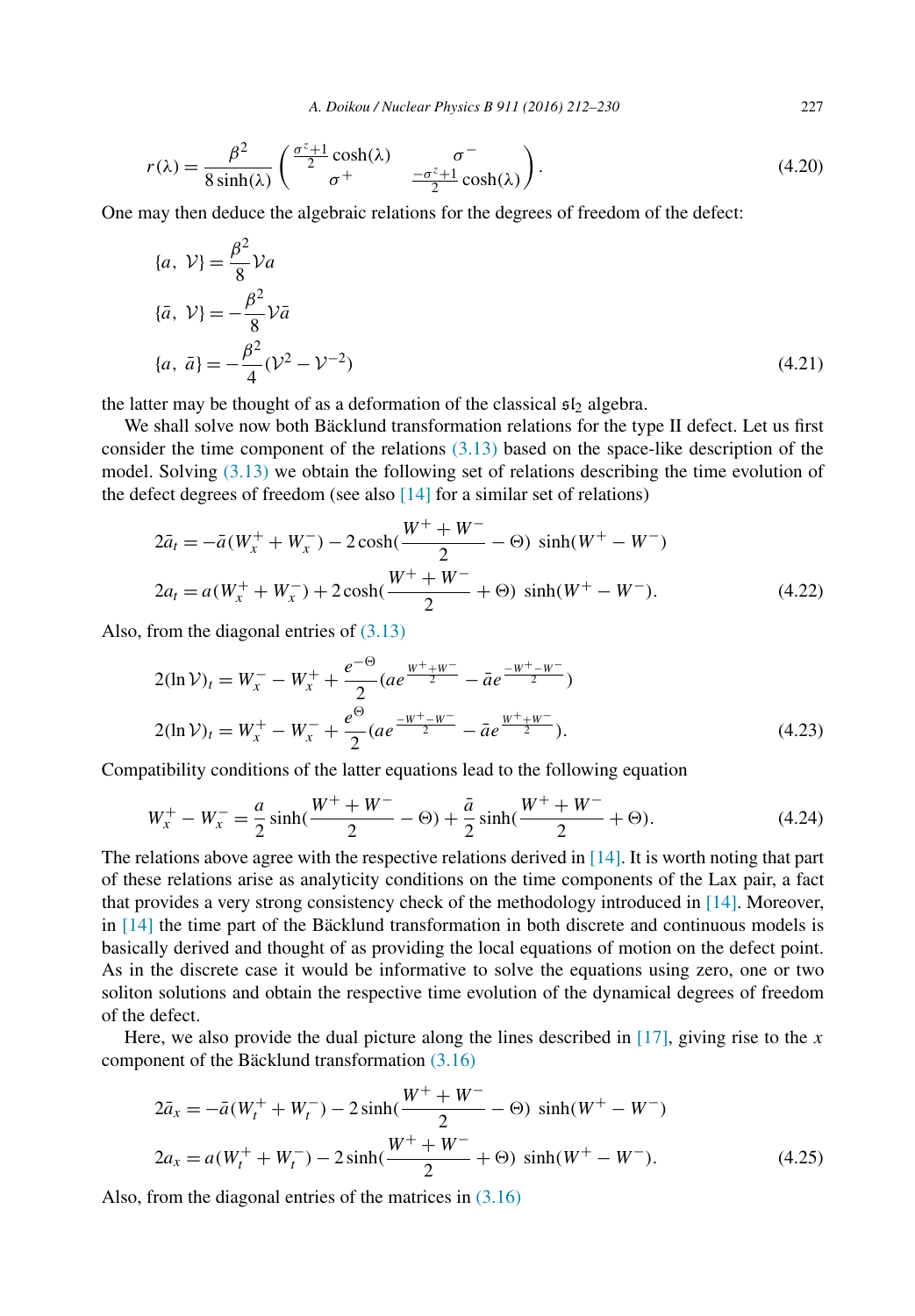$$
2(\ln \mathcal{V})_x = W_t^- - W_t^+ + \frac{e^{-\Theta}}{2} (ae^{\frac{W^+ + W^-}{2}} - \bar{a}e^{\frac{-W^+ - W^-}{2}})
$$
  

$$
2(\ln \mathcal{V})_x = W_t^+ - W_t^- + \frac{e^{\Theta}}{2} (-ae^{\frac{-W^+ - W^-}{2}} + \bar{a}e^{\frac{W^+ + W^-}{2}}).
$$
 (4.26)

Compatibility conditions of the latter equations lead to the following equation

$$
W_t^+ - W_t^- = \frac{a}{2}\cosh(\frac{W^+ + W^-}{2} - \Theta) - \frac{\bar{a}}{2}\cosh(\frac{W^+ + W^-}{2} + \Theta). \tag{4.27}
$$

It is worth emphasizing once more that the equations derived above as *t* and *x* evolutions of the defect degrees of freedom are not satisfied simultaneously as it happens in the usual Bäcklund transformation frame. To conclude in the continuum case the *x* and *t* relations separately are precisely the same with *x* and *t* part of the Bäcklund transformation relations, but still they are not simultaneously satisfied, hence the appellation *quasi Bäcklund* transformations still holds. Nevertheless one can suitably define the derivatives at  $x \to x_0^{\pm}$  for the left and right theories, but still the defect is frozen at  $x = x_0$ , this is a subtle process which will be discussed in more detail elsewhere, together with the solution of the derived quasi Bäcklund transformations and the corresponding behavior of the defect degrees of freedom.

#### **5. Comments**

Several general comments are in order here. As realized the integrable discontinuity may be seen as a Bäcklund transformation fixed at  $x<sub>0</sub>$  (space-like) or at  $t<sub>0</sub>$  (time-like). On the other hand Bäcklund transformations as is well known produce (multi)solitonic solutions in non-linear integrable PDEs and also relate different solutions of the integrable PDEs [\[19,20\].](#page-18-0) Here the picture is somehow modified given that the bulk left and right theories posses solitonic solutions and the defect acts as a transmitting "wall" allowing it to interact with left/right solitonic solutions. Basically in the picture emerging here we are mostly interested in the time (or space) evolution of the degrees of freedom given certain left and right solutions. This is turn can provide information on how the defect interacts with the solitons of the bulk theories. This depiction is arguably more in tune with the quantum description, where the soliton type quantum excitations are transmitted through the defect. The transmission amplitudes may be then explicitly derived either via the Faddeev–Zamolodchikov algebra [\[1,2,4,6\]](#page-18-0) especially in the frame of integrable quantum field theories or the Bethe ansatz formulation [\[15\]](#page-18-0) in discrete integrable systems.

It is worth noting however that the complete physical and mathematical picture is not yet fully understood. Significant insight has been gained from the study of discrete integrable models in the presence of local defects, albeit in some sense they are more complicated than the continuous models given that analyticity conditions are missing, thus as has been clear in the text the time evolution equations become non-local and more complicated to deal with. An important issue to consider is the composition of several single soliton Darboux matrices to provide a kind of an extended defect. In fact, the composition of a large number (thermodynamic limit  $N \to \infty$ ) of such fundamental Darboux matrices (see e.g.  $[20]$ ) would be especially interesting to study given that these can be now expressed as integral representations that satisfy a certain version of the Gelfand–Levitan–Marchenko equation. An example of type II defects as a product of type I defects in the particular context of the sine-Gordon here provides such a case, however this needs to be further explored at the level of solutions of the associated differential equation and their asymptotic behavior. At the quantum level composition of multiple Darboux type matrices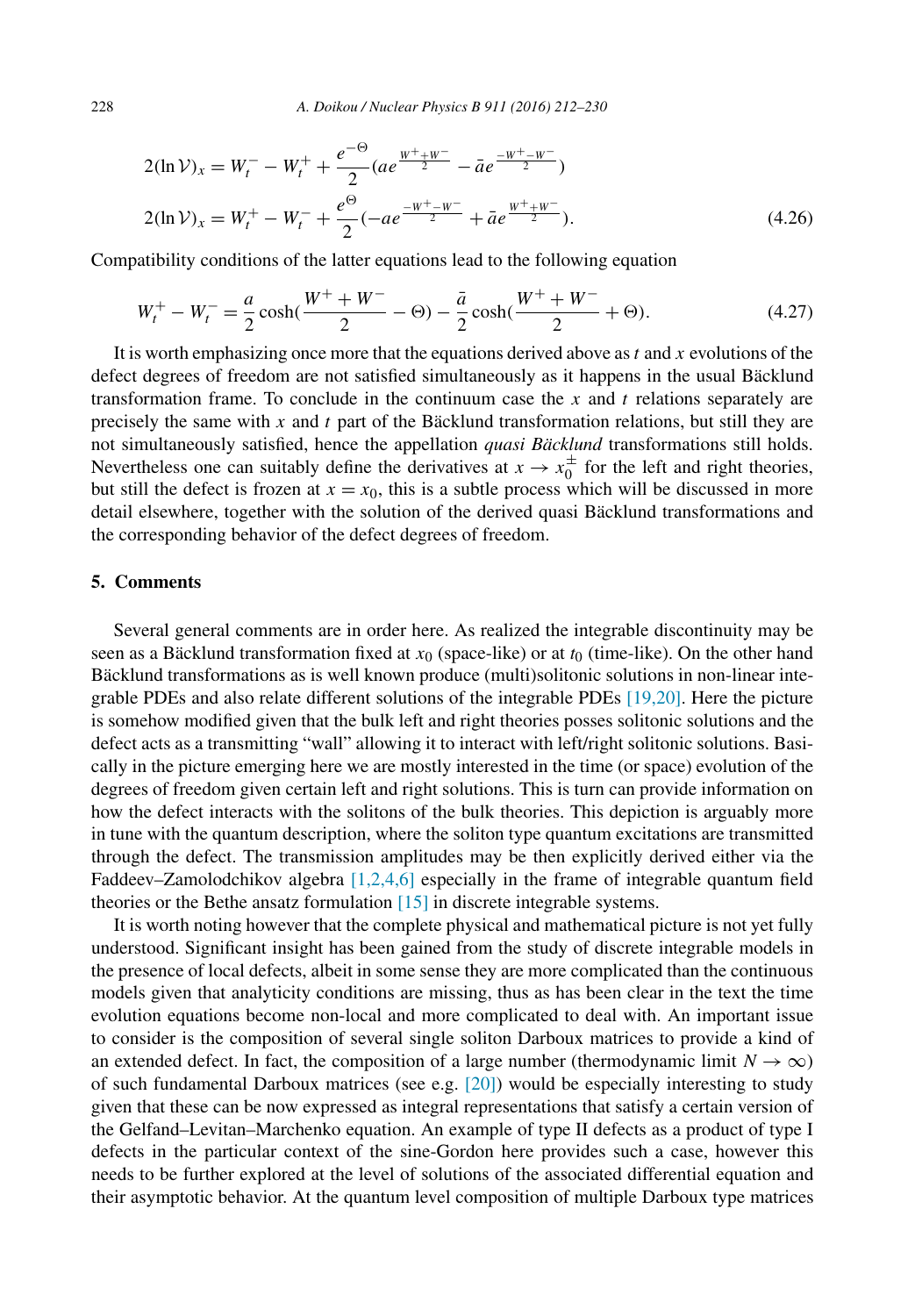<span id="page-18-0"></span>provide the non-local charges of the underlying quantum algebra. The connection of these objects with the classical analogues is a really interesting question.

Related to the aforementioned questions the key issue one may address is the classical scattering of solitonic excitations. This can be studied by acting on the auxiliary function with various Bäcklund transformations, and then consider the asymptotic behavior of the auxiliary function. Effectively this can be better interpreted by the derivation of the related Gelfand– Levitan–Marchenko equation (see e.g. [\[23\]\)](#page-19-0) in the presence of local discontinuities via the Zakharov–Shabat dressing (see e.g. [20]). Again let us stress that particular emphasis should be given when considering the infinite product of fundamental Darboux matrices acting on the defect point. As already mentioned in the text one could also understand how local Darboux matrices may lead to the quantum analogue of the generating function of the Bäcklund transformation i.e. the *Q* operator along the lines described in [\[22\].](#page-19-0) These are all very interesting as well as intricate issues, which will be addressed in forthcoming investigations.

#### **Acknowledgements**

I am indebted to P. Adamopoulou and G. Papamikos for illuminating discussions and useful comments.

#### **References**

- [1] G. Delfino, G. Mussardo, P. Simonetti, Phys. Lett. B 328 (1994) 123, [arXiv:hep-th/9403049;](http://refhub.elsevier.com/S0550-3213(16)30225-5/bib64656C6D757369s1)
- G. Delfino, G. Mussardo, P. Simonetti, Nucl. Phys. B 432 (1994) 518, [arXiv:hep-th/9409076.](http://refhub.elsevier.com/S0550-3213(16)30225-5/bib64656C6D757369s2)
- [2] R. Konik, A. LeClair, Nucl. Phys. B 538 (1999) 587, [arXiv:hep-th/9703085.](http://refhub.elsevier.com/S0550-3213(16)30225-5/bib6B6F6E6C65s1)
- [3] P. Bowcock, E. Corrigan, C. Zambon, J. High Energy Phys. 01 (2004) 056, [arXiv:hep-th/0401020;](http://refhub.elsevier.com/S0550-3213(16)30225-5/bib636F72726967616E2D61746674s1) E. Corrigan, C. Zambon, J. Phys. A 42 (2009) 304008, [arXiv:0902.1307](http://refhub.elsevier.com/S0550-3213(16)30225-5/bib636F72726967616E2D61746674s2) [hep-th].
- [4] P. Bowcock, E. Corrigan, C. Zambon, J. High Energy Phys. 08 (2005) 023, [arXiv:hep-th/0506169.](http://refhub.elsevier.com/S0550-3213(16)30225-5/bib636F72726967616E2D717531s1)
- [5] E. Corrigan, C. Zambon, Nonlinearity 19 (2006) 1447, [arXiv:nlin/0512038.](http://refhub.elsevier.com/S0550-3213(16)30225-5/bib636F72726967616E2D4E4C53s1)
- [6] E. Corrigan, C. Zambon, J. High Energy Phys. 07 (2007) 001, [arXiv:0705.1066](http://refhub.elsevier.com/S0550-3213(16)30225-5/bib636F72726967616E2D7175616E74756Ds1) [hep-th].
- [7] E. Corrigan, C. Zambon, J. Phys. A 42 (2009) 475203, [arXiv:0908.3126](http://refhub.elsevier.com/S0550-3213(16)30225-5/bib636F72726967616E2D6675736564s1) [hep-th]; E. Corrigan, C. Zambon, J. Phys. A 43 (2010) 345201, [arXiv:1006.0939](http://refhub.elsevier.com/S0550-3213(16)30225-5/bib636F72726967616E2D6675736564s2) [hep-th].
- [8] I. Habibullin, A. Kundu, Nucl. Phys. B 795 (2008) 549, [arXiv:0709.4611](http://refhub.elsevier.com/S0550-3213(16)30225-5/bib68616B75s1) [hep-th].
- [9] F. Nemes, Int. J. Mod. Phys. A 25 (2010) 4493, [arXiv:0909.3268](http://refhub.elsevier.com/S0550-3213(16)30225-5/bib6E656D6573s1) [hep-th].
- [10] V. Caudrelier, Int. J. Geom. Methods Mod. Phys. 5 (7) (2008) 1085, [arXiv:0704.2326](http://refhub.elsevier.com/S0550-3213(16)30225-5/bib6361756472656C696572s1) [math-ph]; V. Caudrelier, J. Phys. A 48 (2015) 195203, [arXiv:1411.5171](http://refhub.elsevier.com/S0550-3213(16)30225-5/bib6361756472656C696572s2) [math-ph].
- [11] V. Caudrelier, A. Kundu, J. High Energy Phys. 02 (2015) 088, [arXiv:1411.0418](http://refhub.elsevier.com/S0550-3213(16)30225-5/bib6361756472656C6965722D6B756E6475s1) [math-ph].
- [12] A.R. Aguirre, T.R. Araujo, J.F. Gomes, A.H. Zimerman, J. High Energy Phys. 12 (2011) 56, [arXiv:1110.1589](http://refhub.elsevier.com/S0550-3213(16)30225-5/bib616775697265s1) [\[nlin.SI\];](http://refhub.elsevier.com/S0550-3213(16)30225-5/bib616775697265s1)
	- A.R. Aguire, J. Phys. A 45 (2012) 205205, [arXiv:1111.5249](http://refhub.elsevier.com/S0550-3213(16)30225-5/bib616775697265s2) [math-ph].
- [13] A. Doikou, Nucl. Phys. B 854 (2012) 153, [arXiv:1106.1602](http://refhub.elsevier.com/S0550-3213(16)30225-5/bib646F696B6F7530s1) [hep-th].
- [14] J. Avan, A. Doikou, J. High Energy Phys. 01 (2012) 040, [arXiv:1110.4728](http://refhub.elsevier.com/S0550-3213(16)30225-5/bib6176616E2D646F696B6F75s1) [hep-th]; J. Avan, A. Doikou, J. High Energy Phys. 11 (2012) 008, [arXiv:1205.1661](http://refhub.elsevier.com/S0550-3213(16)30225-5/bib6176616E2D646F696B6F75s2) [hep-th].
- [15] A. Doikou, N. Karaiskos, J. High Energy Phys. 02 (2013) 142, [arXiv:1212.0195](http://refhub.elsevier.com/S0550-3213(16)30225-5/bib646F696B6F752D7175616E74756Ds1) [math-ph]; A. Doikou, Nucl. Phys. B 877 (2013) 885, [arXiv:1307.2752](http://refhub.elsevier.com/S0550-3213(16)30225-5/bib646F696B6F752D7175616E74756Ds2) [math-ph].
- [16] C. Robertson, J. Phys. A 47 (2014) 185201, [arXiv:1304.3129](http://refhub.elsevier.com/S0550-3213(16)30225-5/bib726F62657274736F6Es1) [hep-th].
- [17] J. Avan, V. Caudrelier, A. Doikou, A. Kundu, Nucl. Phys. B 902 (2016) 415, [arXiv:1510.01173](http://refhub.elsevier.com/S0550-3213(16)30225-5/bib4143444Bs1) [hep-th].
- [18] A. Doikou, A classical variant of the vertex algebra & the auxiliary linear problem, [arXiv:1506.08282](http://refhub.elsevier.com/S0550-3213(16)30225-5/bib646F696B6F753135s1) [hep-th].
- [19] H. Wahlquist, in: Bäcklund [Transformations,](http://refhub.elsevier.com/S0550-3213(16)30225-5/bib7761686C71s1) the Inverse Scattering Method, Solitons, and Their Applications, in: Lecture Notes in [Mathematics,](http://refhub.elsevier.com/S0550-3213(16)30225-5/bib7761686C71s1) vol. 515, 1976, pp. 162–175.
- [20] V.B. Matveev, M.A. Salle, Darboux [Transformations](http://refhub.elsevier.com/S0550-3213(16)30225-5/bib6D617476656576s1) and Solitons, Springer Series in Non-linear Dynamics, 1991.
- [21] C. Gu, H. Hu, Z. Zhou, Darboux [Transformations](http://refhub.elsevier.com/S0550-3213(16)30225-5/bib4261636B6C756E642D626F6F6Bs1) in Integrable Systems, Mathematical Physics Studies, Springer, [2005.](http://refhub.elsevier.com/S0550-3213(16)30225-5/bib4261636B6C756E642D626F6F6Bs1)